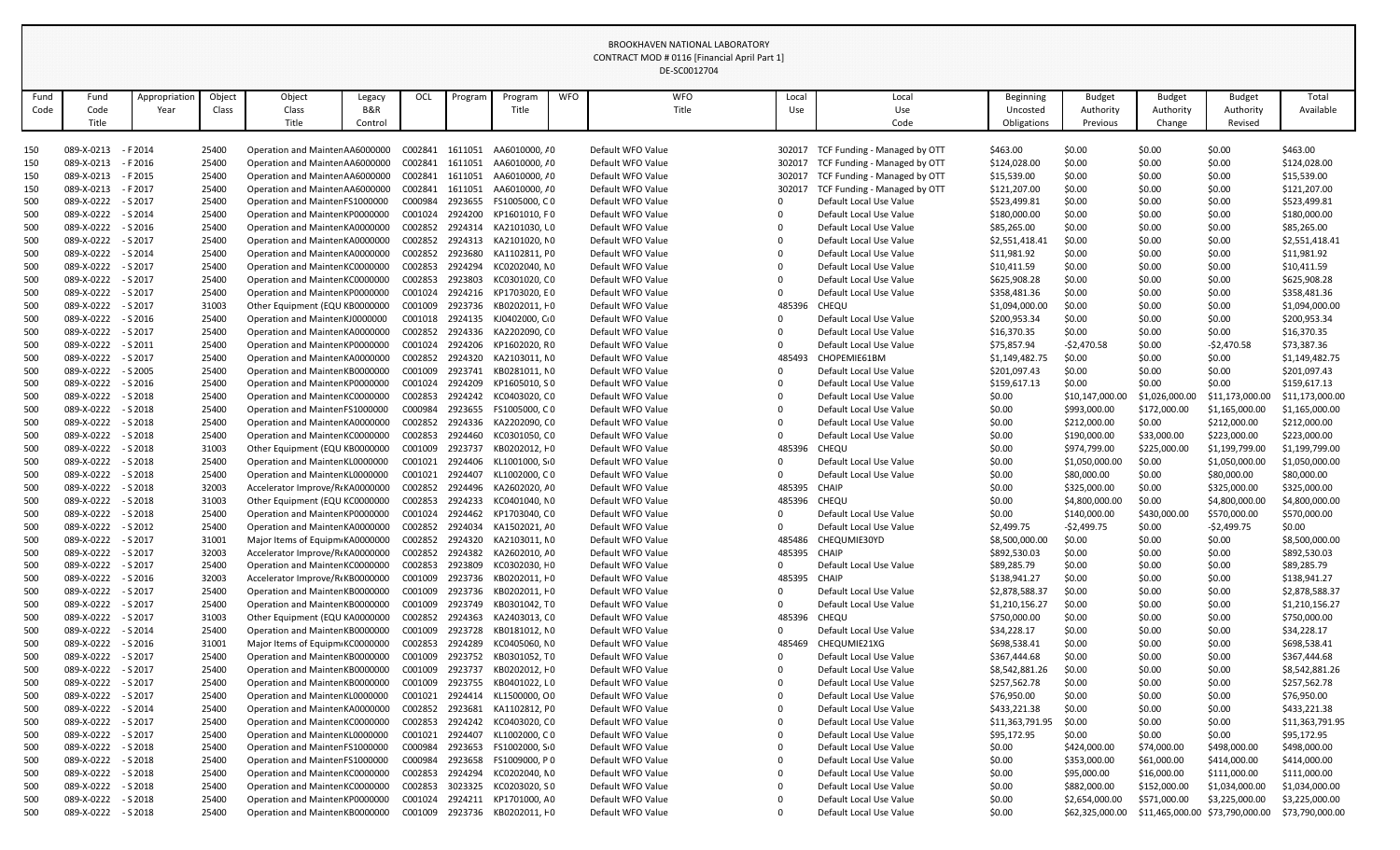| Fund | Fund       | Appropriation | Object | Object                            | Legacy         | OCL     | Program | Program                   | <b>WFO</b> | <b>WFO</b>        | Local    | Local                   | Beginning       | <b>Budget</b>   | <b>Budget</b> | <b>Budget</b>   | Total           |
|------|------------|---------------|--------|-----------------------------------|----------------|---------|---------|---------------------------|------------|-------------------|----------|-------------------------|-----------------|-----------------|---------------|-----------------|-----------------|
| Code | Code       | Year          | Class  | Class                             | <b>B&amp;R</b> |         |         | Title                     |            | Title             | Use      | Use                     | Uncosted        | Authority       | Authority     | Authority       | Available       |
|      | Title      |               |        | Title                             | Control        |         |         |                           |            |                   |          | Code                    | Obligations     | Previous        | Change        | Revised         |                 |
| 500  | 089-X-0222 | $- S 2018$    | 25400  | Operation and Mainter FS1000000   |                | C000984 | 2923654 | FS1004000, Ir 0           |            | Default WFO Value | $\Omega$ | Default Local Use Value | \$0.00          | \$242,000.00    | \$42,000.00   | \$284,000.00    | \$284,000.00    |
| 500  | 089-X-0222 | $-$ S 2018    | 25400  | Operation and Mainter KP0000000   |                | C001024 | 2924203 | KP1601040, CO             |            | Default WFO Value | ∩        | Default Local Use Value | \$0.00          | \$187,000.00    | \$183,000.00  | \$370,000.00    | \$370,000.00    |
| 500  | 089-X-0222 | $-$ S 2018    | 25400  | Operation and Mainter KB0000000   |                | C001009 | 2923734 | KB0201022, +0             |            | Default WFO Value | 0        | Default Local Use Value | \$0.00          | \$3,000.00      | $-53,000.00$  | \$0.00          | \$0.00          |
| 500  | 089-X-0222 | $- S 2018$    | 25400  | Operation and Mainter KP0000000   |                | C001024 | 2924204 | KP1601050, BO             |            | Default WFO Value | ∩        | Default Local Use Value | \$0.00          | \$0.00          | \$685,000.00  | \$685,000.00    | \$685,000.00    |
| 500  | 089-X-0222 | $- S 2018$    | 25400  | Operation and Mainter KJ0000000   |                | C001018 | 2924476 | KJ0403010, C <sub>0</sub> |            | Default WFO Value |          | Default Local Use Value | \$0.00          | \$0.00          | \$100,000.00  | \$100,000.00    | \$100,000.00    |
| 500  | 089-X-0222 | $-$ S 2013    | 32001  | Construction Project (P 39KG00000 |                | C002739 | 2924227 | 39KG01000PF0              |            | Default WFO Value | 0        | Default Local Use Value | \$127.20        | $-5127.20$      | \$0.00        | $-5127.20$      | \$0.00          |
| 500  | 089-X-0222 | $-$ S 2016    | 25400  | Operation and Mainter KP0000000   |                | C001024 | 2924203 | KP1601040, CO             |            | Default WFO Value | $\Omega$ | Default Local Use Value | \$415,197.40    | \$0.00          | \$0.00        | \$0.00          | \$415,197.40    |
|      | 089-X-0222 | $-$ S 2017    | 25400  | Operation and Mainter KC0000000   |                | C002853 | 2924305 | KC0406020, AO             |            | Default WFO Value |          | Default Local Use Value | \$518,000.00    | \$0.00          | \$0.00        | \$0.00          | \$518,000.00    |
| 500  | 089-X-0222 | $-$ S 2016    | 25400  |                                   |                | C001024 | 2924462 | KP1703040, CO             |            | Default WFO Value |          | Default Local Use Value | \$416,750.00    | \$0.00          | \$0.00        |                 |                 |
| 500  |            |               |        | Operation and Mainter KP0000000   |                |         |         |                           |            |                   |          |                         |                 |                 |               | \$0.00          | \$416,750.00    |
| 500  | 089-X-0222 | $-52009$      | 25400  | Operation and Mainter KB0000000   |                | C001009 | 2923741 | KB0281011, NO             |            | Default WFO Value |          | Default Local Use Value | \$267,025.04    | \$0.00          | \$0.00        | \$0.00          | \$267,025.04    |
| 500  | 089-X-0222 | $-$ S 2017    | 25400  | Operation and Mainter FS1000000   |                | C000984 | 2923654 | FS1004000, Ir 0           |            | Default WFO Value | 0        | Default Local Use Value | \$154,019.41    | \$0.00          | \$0.00        | \$0.00          | \$154,019.41    |
| 500  | 089-X-0222 | $-$ S 2017    | 25400  | Operation and Mainter KA0000000   |                | C002852 | 2924328 | KA2202010, EO             |            | Default WFO Value | $\Omega$ | Default Local Use Value | \$359,003.14    | \$0.00          | \$0.00        | \$0.00          | \$359,003.14    |
| 500  | 089-X-0222 | $- S 2017$    | 32001  | Construction Project (P 39KA00000 |                | C002786 | 2924263 | 39KA00000PF0              |            | Default WFO Value |          | Default Local Use Value | \$1,650,069.21  | \$0.00          | \$0.00        | \$0.00          | \$1,650,069.21  |
| 500  | 089-X-0222 | $-$ S 2016    | 31003  | Other Equipment (EQU KB0000000    |                | C001009 | 2923737 | KB0202012, +0             |            | Default WFO Value | 485396   | CHEQU                   | \$494,483.56    | \$0.00          | \$0.00        | \$0.00          | \$494,483.56    |
| 500  | 089-X-0222 | $-52017$      | 32003  | Accelerator Improve/R(KC0000000   |                | C002853 | 2924233 | KC0401040, NO             |            | Default WFO Value | 485395   | <b>CHAIP</b>            | \$1,800,000.00  | \$0.00          | \$0.00        | \$0.00          | \$1,800,000.00  |
| 500  | 089-X-0222 | $-$ S 2015    | 25400  | Operation and Mainter KC0000000   |                | C002853 | 2924232 | KC0401030, NO             |            | Default WFO Value |          | Default Local Use Value | \$783.45        | $-5648.12$      | $-512.61$     | $-5660.73$      | \$122.72        |
| 500  | 089-X-0222 | $-$ S 2017    | 25400  | Operation and Mainter KC0000000   |                | C002853 | 2924295 | KC0202050, PO             |            | Default WFO Value | $\Omega$ | Default Local Use Value | \$19,932.29     | \$0.00          | \$0.00        | \$0.00          | \$19,932.29     |
| 500  | 089-X-0222 | $-52017$      | 25400  | Operation and Mainter KA0000000   |                | C002852 | 2924382 | KA2602010, A0             |            | Default WFO Value |          | Default Local Use Value | \$328,880.99    | \$0.00          | \$0.00        | \$0.00          | \$328,880.99    |
| 500  | 089-X-0222 | $-$ S 2015    | 25400  | Operation and Mainter KP0000000   |                | C001024 | 2924200 | KP1601010, F0             |            | Default WFO Value | ∩        | Default Local Use Value | \$180,000.00    | \$0.00          | \$0.00        | \$0.00          | \$180,000.00    |
| 500  | 089-X-0222 | $-$ S 2016    | 31003  | Other Equipment (EQU KB0000000    |                | C001009 | 2923736 | KB0202011, HO             |            | Default WFO Value | 485396   | <b>CHEQU</b>            | \$756,638.70    | \$0.00          | \$0.00        | \$0.00          | \$756,638.70    |
| 500  | 089-X-0222 | $-52017$      | 25400  | Operation and Mainter KJ0000000   |                | C001018 | 2924137 | KJ0404000, NO             |            | Default WFO Value |          | Default Local Use Value | \$730,000.00    | \$0.00          | \$0.00        | \$0.00          | \$730,000.00    |
| 500  | 089-X-0222 | $-$ S 2018    | 25400  | Operation and Mainter KJ0000000   |                | C001018 | 2924474 | KJ0402010, C+0            |            | Default WFO Value | $\Omega$ | Default Local Use Value | \$0.00          | \$750,000.00    | \$0.00        | \$750,000.00    | \$750,000.00    |
| 500  | 089-X-0222 | $-$ S 2018    | 25400  | Operation and Mainter KA0000000   |                | C002852 | 2924368 | KA2501021, LO             |            | Default WFO Value | 0        | Default Local Use Value | \$0.00          | \$1,141,000.00  | \$0.00        | \$1,141,000.00  | \$1,141,000.00  |
| 500  | 089-X-0222 | $-$ S 2018    | 25400  | Operation and Mainter KC0000000   |                | C002853 | 2924300 | KC0304030, SO             |            | Default WFO Value | ∩        | Default Local Use Value | \$0.00          | \$2,480,000.00  | \$427,000.00  | \$2,907,000.00  | \$2,907,000.00  |
| 500  | 089-X-0222 | $- S 2018$    | 25400  | Operation and Mainter KC0000000   |                | C002853 | 2923803 | KC0301020, CO             |            | Default WFO Value |          | Default Local Use Value | \$0.00          | \$238,000.00    | \$41,000.00   | \$279,000.00    | \$279,000.00    |
| 500  | 089-X-0222 | $-$ S 2018    | 25400  | Operation and Mainter KJ0000000   |                | C001018 | 2924516 | KJ0403040, C 0            |            | Default WFO Value |          | Default Local Use Value | \$0.00          | \$120,000.00    | \$0.00        | \$120,000.00    | \$120,000.00    |
| 500  | 089-X-0222 | $-$ S 2018    | 25400  | Operation and Mainter KL0000000   |                | C001021 | 2924408 | KL1003000, VO             |            | Default WFO Value |          | Default Local Use Value | \$0.00          | \$240,000.00    | \$0.00        | \$240,000.00    | \$240,000.00    |
| 500  | 089-X-0222 | $-$ S 2017    | 25400  | Operation and Mainter KA0000000   |                | C002852 | 2924317 | KA2102021, <i>I</i> 0     |            | Default WFO Value | $\Omega$ | Default Local Use Value | \$9,236,115.22  | \$0.00          | \$0.00        | \$0.00          | \$9,236,115.22  |
| 500  | 089-X-0222 | $-$ S 2017    | 25400  | Operation and Mainter KA0000000   |                | C002852 | 2924380 | KA2601020, NO             |            | Default WFO Value | ∩        | Default Local Use Value | \$350,944.67    | \$0.00          | \$0.00        | \$0.00          | \$350,944.67    |
| 500  | 089-X-0222 | $-$ S 2017    | 25400  | Operation and Mainter KC0000000   |                | C002853 | 2924192 | KC0207010, EO             |            | Default WFO Value |          | Default Local Use Value | \$3,332,000.00  | \$0.00          | \$0.00        | \$0.00          | \$3,332,000.00  |
| 500  | 089-X-0222 | $-$ S 2017    | 25400  | Operation and Mainter KA0000000   |                | C002852 | 2924371 | KA2501032, NO             |            | Default WFO Value | 0        | Default Local Use Value | \$461,630.30    | \$0.00          | \$0.00        | \$0.00          | \$461,630.30    |
| 500  | 089-X-0222 | $-$ S 2017    | 25400  | Operation and Mainter KC0000000   |                | C002853 | 2924405 | KC0201060, NO             |            | Default WFO Value |          | Default Local Use Value | \$330,037.56    | \$0.00          | \$0.00        | \$0.00          | \$330,037.56    |
| 500  | 089-X-0222 | $-$ S 2016    | 25400  | Operation and Mainter KP0000000   |                | C001024 | 2924205 | KP1602010, RO             |            | Default WFO Value |          | Default Local Use Value | \$521,900.65    | \$0.00          | \$0.00        | \$0.00          | \$521,900.65    |
| 500  | 089-X-0222 | $-$ S 2017    | 25400  | Operation and Mainter KA0000000   |                | C002852 | 2924369 | KA2501022, NO             |            | Default WFO Value | 0        | Default Local Use Value | \$250,000.00    | \$0.00          | \$0.00        | \$0.00          | \$250,000.00    |
| 500  | 089-X-0222 | $-$ S 2017    | 25400  | Operation and Mainter KA0000000   |                | C002852 | 2924319 | KA2102090, CO             |            | Default WFO Value | $\Omega$ | Default Local Use Value | \$97,189.23     | \$0.00          | \$0.00        | \$0.00          | \$97,189.23     |
| 500  | 089-X-0222 | $-$ S 2017    | 25400  | Operation and Mainter KA0000000   |                | C002852 | 2924358 | KA2401022, SO             |            | Default WFO Value |          | Default Local Use Value | \$232,519.94    | \$0.00          | \$0.00        | \$0.00          | \$232,519.94    |
| 500  | 089-X-0222 | $-$ S 2017    | 25400  | Operation and Mainter KP0000000   |                | C001024 | 2924211 | KP1701000, AO             |            | Default WFO Value |          | Default Local Use Value | \$1,194,416.20  | \$0.00          | \$0.00        | \$0.00          | \$1,194,416.20  |
| 500  | 089-X-0222 | $-$ S 2015    | 25400  | Operation and Mainter KP0000000   |                | C001024 | 2924417 | KP1606000, SO             |            | Default WFO Value |          | Default Local Use Value | \$426,274.76    | \$0.00          | \$0.00        | \$0.00          | \$426,274.76    |
| 500  | 089-X-0222 | $-$ S 2017    | 25400  | Operation and Mainter FS1000000   |                | C000984 | 2923657 | FS1007000, NO             |            | Default WFO Value |          | Default Local Use Value | \$466,015.26    | \$0.00          | \$0.00        | \$0.00          | \$466,015.26    |
| 500  | 089-X-0222 | $-$ S 2017    | 31001  | Major Items of Equipm KA0000000   |                | C002852 | 2924350 | KA2303011, NO             |            | Default WFO Value | 4809008  | CHEQUMIE11WB            | \$2,334,659.11  | \$0.00          | \$0.00        | \$0.00          | \$2,334,659.11  |
| 500  | 089-X-0222 | $-$ S 2017    | 31003  | Other Equipment (EQU KB0000000    |                | C001009 | 2923737 | KB0202012, F0             |            | Default WFO Value | 485396   | CHEQU                   | \$2,650,000.00  | \$0.00          | \$0.00        | \$0.00          | \$2,650,000.00  |
| 500  | 089-X-0222 | - S 2011      | 31003  | Other Equipment (EQU KC0000000    |                | C002853 | 3023325 | KC0203020, SO             |            | Default WFO Value | 485396   | <b>CHEQU</b>            | \$2,515.98      | \$0.00          | \$0.00        | \$0.00          | \$2,515.98      |
| 500  | 089-X-0222 | $-$ S 2007    | 25400  | Operation and Mainter KP0000000   |                | C001024 | 2923849 | KP1102010, NO             |            | Default WFO Value |          | Default Local Use Value | \$16.33         | \$0.00          | \$0.00        | \$0.00          | \$16.33         |
| 500  | 089-X-0222 | $-$ S 2016    | 25400  | Operation and Mainter KC0000000   |                | C002853 | 2924192 | KC0207010, E0             |            | Default WFO Value |          | Default Local Use Value | \$308,303.74    | \$0.00          | \$0.00        | \$0.00          | \$308,303.74    |
| 500  | 089-X-0222 | $-$ S 2016    | 31003  | Other Equipment (EQU KC0000000    |                | C002853 | 2924242 | KC0403020, CO             |            | Default WFO Value | 485396   | <b>CHEQU</b>            | \$410,798.13    | \$0.00          | \$0.00        | \$0.00          | \$410,798.13    |
| 500  | 089-X-0222 | $-$ S 2018    | 25400  | Operation and Mainter KA0000000   |                | C002852 | 2924317 | KA2102021, A0             |            | Default WFO Value |          | Default Local Use Value | \$0.00          | \$12,082,000.00 | \$0.00        | \$12,082,000.00 | \$12,082,000.00 |
| 500  | 089-X-0222 | $-$ S 2018    | 25400  | Operation and Mainter KA0000000   |                | C002852 | 2924319 | KA2102090, CO             |            | Default WFO Value |          | Default Local Use Value | \$0.00          | \$160,000.00    | \$0.00        | \$160,000.00    | \$160,000.00    |
| 500  | 089-X-0222 | $- S 2018$    | 25400  | Operation and Mainter KC0000000   |                | C002853 | 2924472 | KC0201070, XO             |            | Default WFO Value | 0        | Default Local Use Value | \$0.00          | \$808,000.00    | \$139,000.00  | \$947,000.00    | \$947,000.00    |
| 500  | 089-X-0222 | $-$ S 2018    | 25400  | Operation and Mainter KC0000000   |                | C002853 | 2924504 | KC0202021, E0             |            | Default WFO Value | ∩        | Default Local Use Value | \$0.00          | \$897,000.00    | \$155,000.00  | \$1,052,000.00  | \$1,052,000.00  |
|      | 089-X-0222 | $-$ S 2018    | 25400  | Operation and Mainter KP0000000   |                | C001024 | 2924209 | KP1605010, SO             |            | Default WFO Value |          | Default Local Use Value |                 |                 |               | \$1,696,000.00  |                 |
| 500  |            |               |        |                                   |                |         |         |                           |            |                   |          | Default Local Use Value | \$0.00          | \$1,196,000.00  | \$500,000.00  |                 | \$1,696,000.00  |
| 500  | 089-X-0222 | $-$ S 2016    | 25400  | Operation and Mainter KC0000000   |                | C002853 | 2924305 | KC0406020, AO             |            | Default WFO Value | 0        |                         | \$60,138.03     | \$0.00          | \$0.00        | \$0.00          | \$60,138.03     |
| 500  | 089-X-0222 | $-$ S 2017    | 25400  | Operation and Mainter KA0000000   |                | C002852 | 2924366 | KA2501012, NO             |            | Default WFO Value | 0        | Default Local Use Value | \$924.97        | \$0.00          | \$0.00        | \$0.00          | \$924.97        |
| 500  | 089-X-0222 | $-52017$      | 25400  | Operation and Mainter KB0000000   |                | C001009 | 2923746 | KB0301020, TO             |            | Default WFO Value |          | Default Local Use Value | \$2,050,352.25  | \$0.00          | \$0.00        | \$0.00          | \$2,050,352.25  |
| 500  | 089-X-0222 | $-$ S 2017    | 25400  | Operation and Mainter KC0000000   |                | C002853 | 2923775 | KC0202030, LO             |            | Default WFO Value | 0        | Default Local Use Value | \$183,023.62    | \$0.00          | \$0.00        | \$0.00          | \$183,023.62    |
| 500  | 089-X-0222 | $-$ S 2017    | 25400  | Operation and Mainter KC0000000   |                | C002853 | 2924233 | KC0401040, NO             |            | Default WFO Value | $\Omega$ | Default Local Use Value | \$27,412,536.40 | \$0.00          | \$0.00        | \$0.00          | \$27,412,536.40 |
| 500  | 089-X-0222 | $-$ S 2017    | 25400  | Operation and Mainter KC0000000   |                | C002853 | 2924300 | KC0304030, SO             |            | Default WFO Value |          | Default Local Use Value | \$2,845,516.62  | \$0.00          | \$0.00        | \$0.00          | \$2,845,516.62  |
| 500  | 089-X-0222 | $-$ S 2017    | 25400  | Operation and Mainter KB0000000   |                | C001009 | 2923733 | KB0201021, HO             |            | Default WFO Value | 0        | Default Local Use Value | \$1,821,032.34  | \$0.00          | \$0.00        | \$0.00          | \$1,821,032.34  |
| 500  | 089-X-0222 | - S 2017      | 25400  | Operation and Mainter KP0000000   |                | C001024 | 2924209 | KP1605010, SO             |            | Default WFO Value |          | Default Local Use Value | \$2,440,282.49  | \$0.00          | \$0.00        | \$0.00          | \$2,440,282.49  |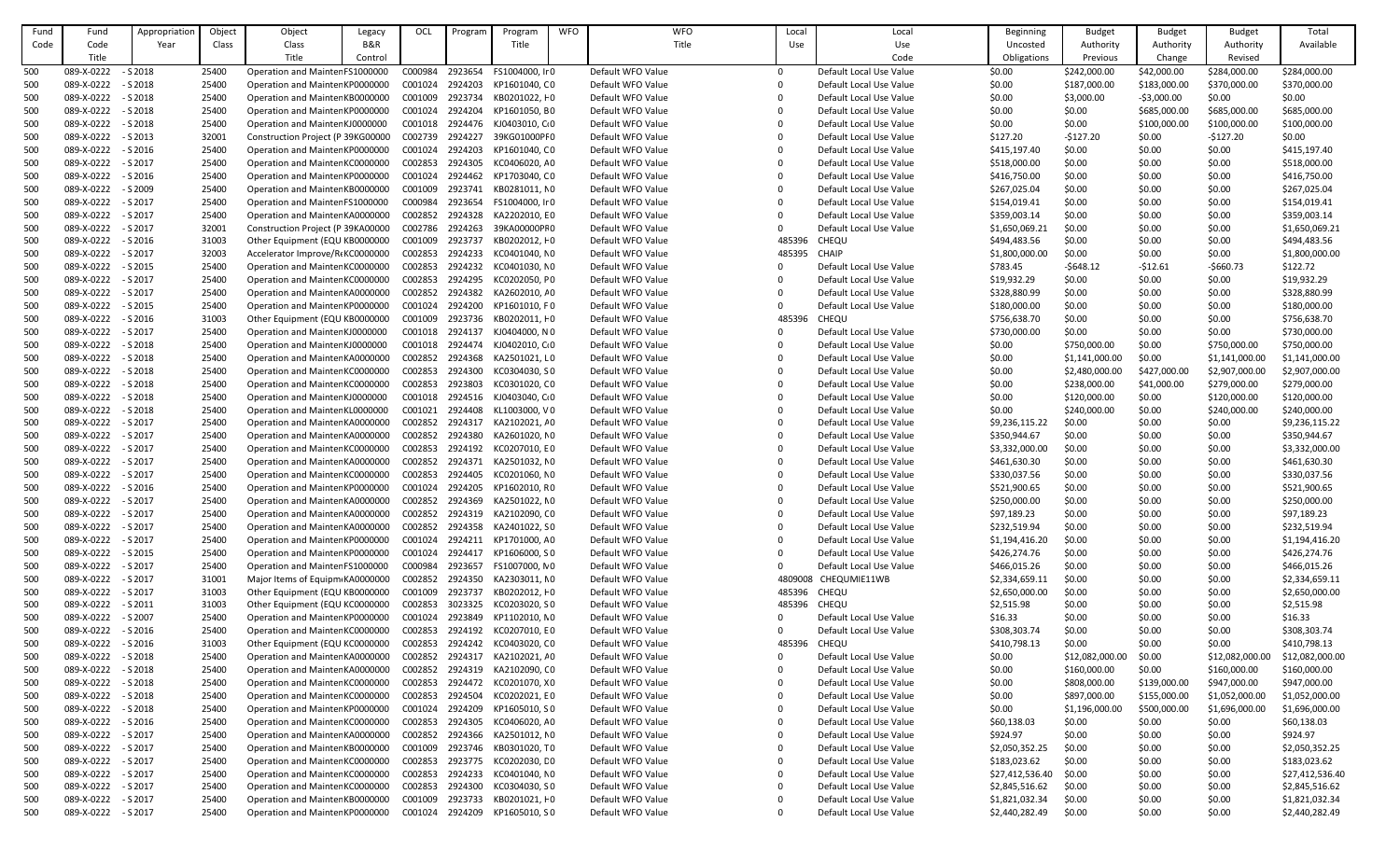| Fund       | Fund                | Appropriation | Object         | Object                            | Legacy         | OCL                | Progran | Program                         | <b>WFO</b> | <b>WFO</b>        | Local    | Local                                              | Beginning        | <b>Budget</b>                  | <b>Budget</b>    | <b>Budget</b>                  | Total                          |
|------------|---------------------|---------------|----------------|-----------------------------------|----------------|--------------------|---------|---------------------------------|------------|-------------------|----------|----------------------------------------------------|------------------|--------------------------------|------------------|--------------------------------|--------------------------------|
| Code       | Code                | Year          | Class          | Class                             | <b>B&amp;R</b> |                    |         | Title                           |            | Title             | Use      | Use                                                | Uncosted         | Authority                      | Authority        | Authority                      | Available                      |
|            | Title               |               |                | Title                             | Control        |                    |         |                                 |            |                   |          | Code                                               | Obligations      | Previous                       | Change           | Revised                        |                                |
| 500        | 089-X-0222          | $-$ S 2017    | 32001          | Construction Project (P 39KG01000 |                | C003087            | 2924481 | 39KG01000PF0                    |            | Default WFO Value | $\Omega$ | Default Local Use Value                            | \$1,772,460.86   | \$0.00                         | \$0.00           | \$0.00                         | \$1,772,460.86                 |
| 500        | 089-X-0222 - S 2015 |               | 25400          | Operation and Mainter KA0000000   |                | C002852            | 2924342 | KA2203012, LO                   |            | Default WFO Value | $\Omega$ | Default Local Use Value                            | \$219.26         | $-5219.26$                     | \$0.00           | $-5219.26$                     | \$0.00                         |
| 500        | 089-X-0222          | $-$ S 2017    | 25400          | Operation and Mainter KC0000000   |                | C002853            | 2924421 | KC0406030, LO                   |            | Default WFO Value |          | Default Local Use Value                            | \$1,650,263.63   | \$0.00                         | \$0.00           | \$0.00                         | \$1,650,263.63                 |
| 500        | 089-X-0222          | $-$ S 2018    | 32001          | Construction Project (P 39KA00000 |                | C002786            | 2924263 | 39KA00000PF0                    |            | Default WFO Value |          | Default Local Use Value                            | \$0.00           | \$2,700,000.00                 | \$400,000.00     | \$3,100,000.00                 | \$3,100,000.00                 |
| 500        | 089-X-0222          | $-$ S 2018    | 25400          | Operation and Mainter KC0000000   |                | C002853            | 2924405 | KC0201060, NO                   |            | Default WFO Value |          | Default Local Use Value                            | \$0.00           | \$1,116,000.00                 | \$193,000.00     | \$1,309,000.00                 | \$1,309,000.00                 |
| 500        | 089-X-0222          | $-$ S 2018    | 32003          | Accelerator Improve/R(KB0000000   |                | C001009            | 2923736 | KB0202011, HO                   |            | Default WFO Value | 485395   | <b>CHAIP</b>                                       | \$0.00           | \$1,112,000.00                 | \$188,000.00     | \$1,300,000.00                 | \$1,300,000.00                 |
| 500        | 089-X-0222          | $-$ S 2018    | 25400          | Operation and Mainter KC0000000   |                | C002853            | 2923807 | KC0302010, CO                   |            | Default WFO Value |          | Default Local Use Value                            | \$0.00           | \$1,476,000.00                 | \$254,000.00     | \$1,730,000.00                 | \$1,730,000.00                 |
| 500        | 089-X-0222          | $-$ S 2018    | 25400          | Operation and Mainter KB0000000   |                | C001009            | 2923733 | KB0201021, F0                   |            | Default WFO Value |          | Default Local Use Value                            | \$0.00           | \$2,624,000.00                 | \$547,000.00     | \$3,171,000.00                 | \$3,171,000.00                 |
| 500        | 089-X-0222          | $-$ S 2018    | 25400          | Operation and Mainter KA0000000   |                | C002852            | 2924320 | KA2103011, NO                   |            | Default WFO Value | 485492   | CHOPEMIE61BL                                       | \$0.00           | \$2,197,000.00                 | $-$1,265,377.85$ | \$931,622.15                   | \$931,622.15                   |
| 500        | 089-X-0222          | $-$ S 2018    | 25400          | Operation and Mainter KA0000000   |                | C002852            | 2924371 | KA2501032, NO                   |            | Default WFO Value |          | Default Local Use Value                            | \$0.00           | \$616,000.00                   | \$0.00           | \$616,000.00                   | \$616,000.00                   |
| 500        | 089-X-0222          | $-$ S 2018    | 25400          | Operation and Mainter KA0000000   |                | C002852            | 2924325 | KA2201020, NO                   |            | Default WFO Value |          | Default Local Use Value                            | \$0.00           | \$2,975,000.00                 | \$0.00           | \$2,975,000.00                 | \$2,975,000.00                 |
| 500        | 089-X-0222          | $-$ S 2018    | 25400          | Operation and Mainter KC0000000   |                | C002853            | 2924299 | KC0304020, PO                   |            | Default WFO Value |          | Default Local Use Value                            | \$0.00           | \$1,403,000.00                 | \$243,000.00     | \$1,646,000.00                 | \$1,646,000.00                 |
| 500        | 089-X-0222          | - S 2016      | 25400          | Operation and Mainter KC0000000   |                | C002853            | 2924447 | KC0213010, CO                   |            | Default WFO Value |          | Default Local Use Value                            | \$2,141,187.26   | \$0.00                         | \$0.00           | \$0.00                         | \$2,141,187.26                 |
| 500        | 089-X-0222          | $-$ S 2016    | 31003          | Other Equipment (EQU FS1000000    |                | C000984            | 2923655 | FS1005000, CO                   |            | Default WFO Value | 485396   | <b>CHEQU</b>                                       | \$508,268.60     | \$0.00                         | \$0.00           | \$0.00                         | \$508,268.60                   |
| 500        | 089-X-0222          | $-$ S 2017    | 25400          | Operation and Mainter KC0000000   |                | C002853            | 2923774 | KC0202020, LO                   |            | Default WFO Value |          | Default Local Use Value                            | \$477,041.88     | \$0.00                         | \$0.00           | \$0.00                         | \$477,041.88                   |
| 500        | 089-X-0222          | - S 2017      | 31003          | Other Equipment (EQU KC0000000    |                | C002853            | 2924233 | KC0401040, NO                   |            | Default WFO Value | 485396   | <b>CHEQU</b>                                       | \$1,454,488.91   | \$0.00                         | \$0.00           | \$0.00                         | \$1,454,488.91                 |
| 500        | 089-X-0222          | - S 2007      | 31003          | Other Equipment (EQU KP0000000    |                | C001024            | 2923848 | KP1101010, SO                   |            | Default WFO Value | 485396   | <b>CHEQU</b>                                       | \$39,292.45      | \$0.00                         | $-539,292.45$    | $-539,292.45$                  | \$0.00                         |
| 500        | 089-X-0222          | - S 2016      | 31001          | Major Items of Equipm KA0000000   |                | C002852            | 2924320 | KA2103011, NO                   |            | Default WFO Value | 485486   | CHEQUMIE30YD                                       | \$4,378,975.89   | \$0.00                         | \$0.00           | \$0.00                         | \$4,378,975.89                 |
| 500        | 089-X-0222          | - S 2017      | 25400          | Operation and Mainter KA0000000   |                | C002852            | 2924325 | KA2201020, NO                   |            | Default WFO Value |          | Default Local Use Value                            | \$1,768,961.30   | \$0.00                         | \$0.00           | \$0.00                         | \$1,768,961.30                 |
| 500        | 089-X-0222          | - S 2017      | 25400          | Operation and Mainter KP0000000   |                | C001024            | 2924200 | KP1601010, F0                   |            | Default WFO Value | - 0      | Default Local Use Value                            | \$2,125,100.00   | \$0.00                         | \$0.00           | \$0.00                         | \$2,125,100.00                 |
| 500        | 089-X-0222          | - S 2016      | 25400          | Operation and Mainter KP0000000   |                | C001024            | 2924216 | KP1703020, EO                   |            | Default WFO Value |          | Default Local Use Value                            | \$90,001.99      | \$0.00                         | \$0.00           | \$0.00                         | \$90,001.99                    |
| 500        | 089-X-0222          | $-52017$      | 25400          | Operation and Mainter KC0000000   |                | C002853            | 2924460 | KC0301050, CO                   |            | Default WFO Value |          | Default Local Use Value                            | \$379,501.80     | \$0.00                         | \$0.00           | \$0.00                         | \$379,501.80                   |
| 500        | 089-X-0222          | $-$ S 2017    | 25400          | Operation and Mainter KB0000000   |                | C001009            | 2923721 | KB0101022, NO                   |            | Default WFO Value |          | Default Local Use Value                            | \$348,402.54     | \$0.00                         | \$0.00           | \$0.00                         | \$348,402.54                   |
| 500        | 089-X-0222          | $-$ S 2005    | 25400          | Operation and Mainter KA0000000   |                | C002852            | 2923681 | KA1102812, FO                   |            | Default WFO Value |          | Default Local Use Value                            | \$13,915.26      | \$0.00                         | \$0.00           | \$0.00                         | \$13,915.26                    |
| 500        | 089-X-0222          | $-$ S 2017    | 25400          | Operation and Mainter KC0000000   |                | C002853            | 3023325 | KC0203020, SO                   |            | Default WFO Value |          | Default Local Use Value                            | \$887,796.19     | \$0.00                         | \$0.00           | \$0.00                         | \$887,796.19                   |
| 500        | 089-X-0222          | - S 2017      | 25400          | Operation and Mainter KA0000000   |                | C002852            | 2924314 | KA2101030, l0                   |            | Default WFO Value |          | Default Local Use Value                            | \$138,670.00     | \$0.00                         | \$0.00           | \$0.00                         | \$138,670.00                   |
| 500        | 089-X-0222          | - S 2017      | 25400          | Operation and Mainter KC0000000   |                | C002853            | 2924447 | KC0213010, CO                   |            | Default WFO Value |          | Default Local Use Value                            | \$2,875,000.00   | \$0.00                         | \$0.00           | \$0.00                         | \$2,875,000.00                 |
| 500        | 089-X-0222          | - S 2005      | 25400          | Operation and Mainter KA0000000   |                | C002852            | 2923680 |                                 |            | Default WFO Value |          | Default Local Use Value                            | \$437,633.18     | \$0.00                         | \$0.00           | \$0.00                         | \$437,633.18                   |
| 500        | 089-X-0222          | - S 2017      | 25400          | Operation and Mainter KL0000000   |                | C001021            | 2924406 | KA1102811, FO<br>KL1001000, SO  |            | Default WFO Value |          | Default Local Use Value                            | \$553,646.70     | \$0.00                         | \$0.00           | \$0.00                         | \$553,646.70                   |
| 500        | 089-X-0222          | $-$ S 2018    | 25400          | Operation and Mainter KB0000000   |                | C001009            | 2923749 | KB0301042, TO                   |            | Default WFO Value |          | Default Local Use Value                            |                  | \$1,618,000.00                 | \$291,000.00     | \$1,909,000.00                 | \$1,909,000.00                 |
|            | 089-X-0222          | $-$ S 2018    | 25400          | Operation and Mainter KC0000000   |                | C002853            | 2924421 | KC0406030, LO                   |            | Default WFO Value |          | Default Local Use Value                            | \$0.00<br>\$0.00 | \$3,431,000.00                 | \$468,000.00     | \$3,899,000.00                 | \$3,899,000.00                 |
| 500<br>500 | 089-X-0222          | $-$ S 2018    | 32001          | Construction Project (P 39KG01000 |                | C003087            | 2924481 | 39KG01000PF0                    |            | Default WFO Value |          | Default Local Use Value                            | \$0.00           | \$852,233.00                   | \$2,466,000.00   | \$3,318,233.00                 | \$3,318,233.00                 |
| 500        | 089-X-0222          | $-$ S 2018    | 25400          | Operation and Mainter KB0000000   |                | C001009            | 2923746 | KB0301020, TO                   |            | Default WFO Value |          | Default Local Use Value                            | \$0.00           | \$1,718,000.00                 | \$350,000.00     | \$2,068,000.00                 | \$2,068,000.00                 |
| 500        | 089-X-0222          | $-52018$      | 25400          | Operation and Mainter KA0000000   |                | C002852 2924357    |         | KA2401021, SO                   |            | Default WFO Value |          | Default Local Use Value                            | \$0.00           | \$66,000.00                    | \$0.00           | \$66,000.00                    | \$66,000.00                    |
| 500        | 089-X-0222          | $-52018$      | 25400          | Operation and Mainter KA0000000   |                | C002852            | 2924355 | KA2401012, NO                   |            | Default WFO Value |          | Default Local Use Value                            | \$0.00           | \$1,763,000.00                 | \$0.00           | \$1,763,000.00                 | \$1,763,000.00                 |
| 500        | 089-X-0222          | $-52018$      | 25400          | Operation and Mainter FS1000000   |                | C000984            | 2923657 | FS1007000, NO                   |            | Default WFO Value |          | Default Local Use Value                            | \$0.00           | \$336,000.00                   | \$58,000.00      | \$394,000.00                   | \$394,000.00                   |
| 500        | 089-X-0222          | $-52018$      | 25400          | Operation and Mainter KC0000000   |                | C002853            | 2923769 | KC0201010, SO                   |            | Default WFO Value |          | Default Local Use Value                            | \$0.00           | \$1,534,000.00                 | \$265,000.00     | \$1,799,000.00                 | \$1,799,000.00                 |
| 500        | 089-X-0222          | $-$ S 2018    | 25400          | Operation and Mainter KP0000000   |                | C001024            | 2924200 | KP1601010, FO                   |            | Default WFO Value |          | Default Local Use Value                            | \$0.00           | \$1,237,000.00                 | \$0.00           | \$1,237,000.00                 | \$1,237,000.00                 |
| 500        | 089-X-0222 - S 2016 |               | 25400          | Operation and Mainter KL0000000   |                | C001021            | 2924414 | KL1500000, CO                   |            | Default WFO Value |          | Default Local Use Value                            | \$2,262.77       | \$0.00                         | \$0.00           | \$0.00                         | \$2,262.77                     |
| 500        | 089-X-0222          | $-$ S 2017    | 31003          | Other Equipment (EQU KC0000000    |                | C002853            | 2924242 | KC0403020, CO                   |            | Default WFO Value | 485396   | <b>CHEQU</b>                                       | \$600,000.00     | \$0.00                         | \$0.00           | \$0.00                         | \$600,000.00                   |
| 500        | 089-X-0222          | - S 2015      | 25400          | Operation and Mainter KA0000000   |                | C002852            | 2924313 | KA2101020, NO                   |            | Default WFO Value | 485474   | CHOPEMIE30YD                                       | \$43,502.97      | \$0.00                         | \$0.00           | \$0.00                         | \$43,502.97                    |
| 500        | 089-X-0222 - S 2017 |               | 25400          | Operation and Mainter KC0000000   |                | C002853            | 2923769 | KC0201010, SO                   |            | Default WFO Value |          | Default Local Use Value                            | \$1,878,640.89   | \$0.00                         | \$0.00           | \$0.00                         | \$1,878,640.89                 |
| 500        | 089-X-0222          | $-$ S 2014    | 25400          | Operation and Mainter KC0000000   |                | C002853            | 2923794 | KC0281013, BO                   |            | Default WFO Value |          | Default Local Use Value                            | \$165,193.55     | \$0.00                         | \$0.00           | \$0.00                         | \$165,193.55                   |
| 500        | 089-X-0222          | - S 2017      | 32003          | Accelerator Improve/R(KB0000000   |                | C001009            | 2923736 | KB0202011, HO                   |            | Default WFO Value | 485395   | <b>CHAIP</b>                                       | \$2,369,000.00   | \$0.00                         | \$0.00           | \$0.00                         | \$2,369,000.00                 |
| 500        | 089-X-0222          | $-$ S 2017    | 25400          | Operation and Mainter KP0000000   |                | C001024            | 2924203 | KP1601040, CO                   |            | Default WFO Value |          | Default Local Use Value                            | \$492,000.00     | \$0.00                         | \$0.00           | \$0.00                         | \$492,000.00                   |
| 500        | 089-X-0222          | - S 2017      | 25400          | Operation and Mainter KB0000000   |                | C001009            | 2924156 | KB0201052, + 0                  |            | Default WFO Value |          | Default Local Use Value                            | \$817,467.84     | \$0.00                         | \$0.00           | \$0.00                         | \$817,467.84                   |
| 500        | 089-X-0222          | $-$ S 2012    | 25400          | Operation and Mainter KA0000000   |                | C002852            | 2923679 | KA1102080, FO                   |            | Default WFO Value |          | Default Local Use Value                            | \$1,492.25       | \$0.00                         | -\$74.17         | $-574.17$                      | \$1,418.08                     |
| 500        | 089-X-0222          | $-$ S 2016    | 25400          | Operation and Mainter KA0000000   |                | C002852            | 2924369 | KA2501022, NO                   |            | Default WFO Value |          | Default Local Use Value                            | \$490,519.01     | \$0.00                         | \$0.00           | \$0.00                         | \$490,519.01                   |
| 500        | 089-X-0222          | - S 2017      | 25400          | Operation and Mainter KA0000000   |                | C002852            | 2924368 | KA2501021, LO                   |            | Default WFO Value |          | Default Local Use Value                            | \$1,191,242.15   | \$0.00                         | \$0.00           | \$0.00                         | \$1,191,242.15                 |
| 500        | 089-X-0222          | $-$ S 2017    | 25400          | Operation and Mainter FS1000000   |                | C000984            | 2923653 | FS1002000, S 0                  |            | Default WFO Value |          | Default Local Use Value                            | \$750,295.68     | \$0.00                         | \$0.00           | \$0.00                         | \$750,295.68                   |
| 500        | 089-X-0222          | - S 2017      | 25400          | Operation and Mainter KC0000000   |                | C002853            | 2923807 | KC0302010, CO                   |            | Default WFO Value |          | Default Local Use Value                            | \$1,600,623.43   | \$0.00                         | \$0.00           | \$0.00                         | \$1,600,623.43                 |
|            | 089-X-0222          | - S 2017      | 25400          | Operation and Mainter KJ0000000   |                |                    | 2924476 |                                 |            | Default WFO Value |          | Default Local Use Value                            |                  | \$0.00                         | \$0.00           | \$0.00                         | \$820,586.31                   |
| 500<br>500 | 089-X-0222          | $-$ S 2018    | 25400          | Operation and Mainter KA0000000   |                | C001018<br>C002852 | 2924380 | KJ0403010, C 0<br>KA2601020, NO |            | Default WFO Value |          |                                                    | \$820,586.31     |                                | \$0.00           |                                | \$171,000.00                   |
|            | 089-X-0222          | $-$ S 2018    | 25400          | Operation and Mainter KB0000000   |                | C001009            | 2923721 | KB0101022, NO                   |            | Default WFO Value |          | Default Local Use Value<br>Default Local Use Value | \$0.00<br>\$0.00 | \$171,000.00<br>\$1,081,000.00 | \$180,000.00     | \$171,000.00                   |                                |
| 500        | 089-X-0222          | $-52018$      | 25400          | Operation and Mainter KA0000000   |                | C002852            | 2924328 | KA2202010, EO                   |            | Default WFO Value |          | Default Local Use Value                            |                  | \$858,000.00                   | \$0.00           | \$1,261,000.00<br>\$858,000.00 | \$1,261,000.00<br>\$858,000.00 |
| 500        | 089-X-0222          | $-52018$      | 25400          |                                   |                | C001009            | 2923755 | KB0401022, LO                   |            | Default WFO Value |          |                                                    | \$0.00           |                                |                  |                                |                                |
| 500        |                     | - S 2018      |                | Operation and Mainter KB0000000   |                |                    | 2924350 |                                 |            | Default WFO Value |          | Default Local Use Value                            | \$0.00           | \$364,000.00                   | \$71,000.00      | \$435,000.00                   | \$435,000.00                   |
| 500        | 089-X-0222          |               | 31001<br>25400 | Major Items of Equipm KA0000000   |                | C002852            |         | KA2303011, NO                   |            |                   | 4809008  | CHEQUMIE11WB                                       | \$0.00           | \$500,000.00                   | \$0.00           | \$500,000.00                   | \$500,000.00                   |
| 500        | 089-X-0222 - S 2018 |               |                | Operation and Mainter KB0000000   |                | C001009            | 2923737 | KB0202012, +0                   |            | Default WFO Value |          | Default Local Use Value                            | \$0.00           | \$16,912,000.00                | \$3,842,000.00   | \$20,754,000.00                | \$20,754,000.00                |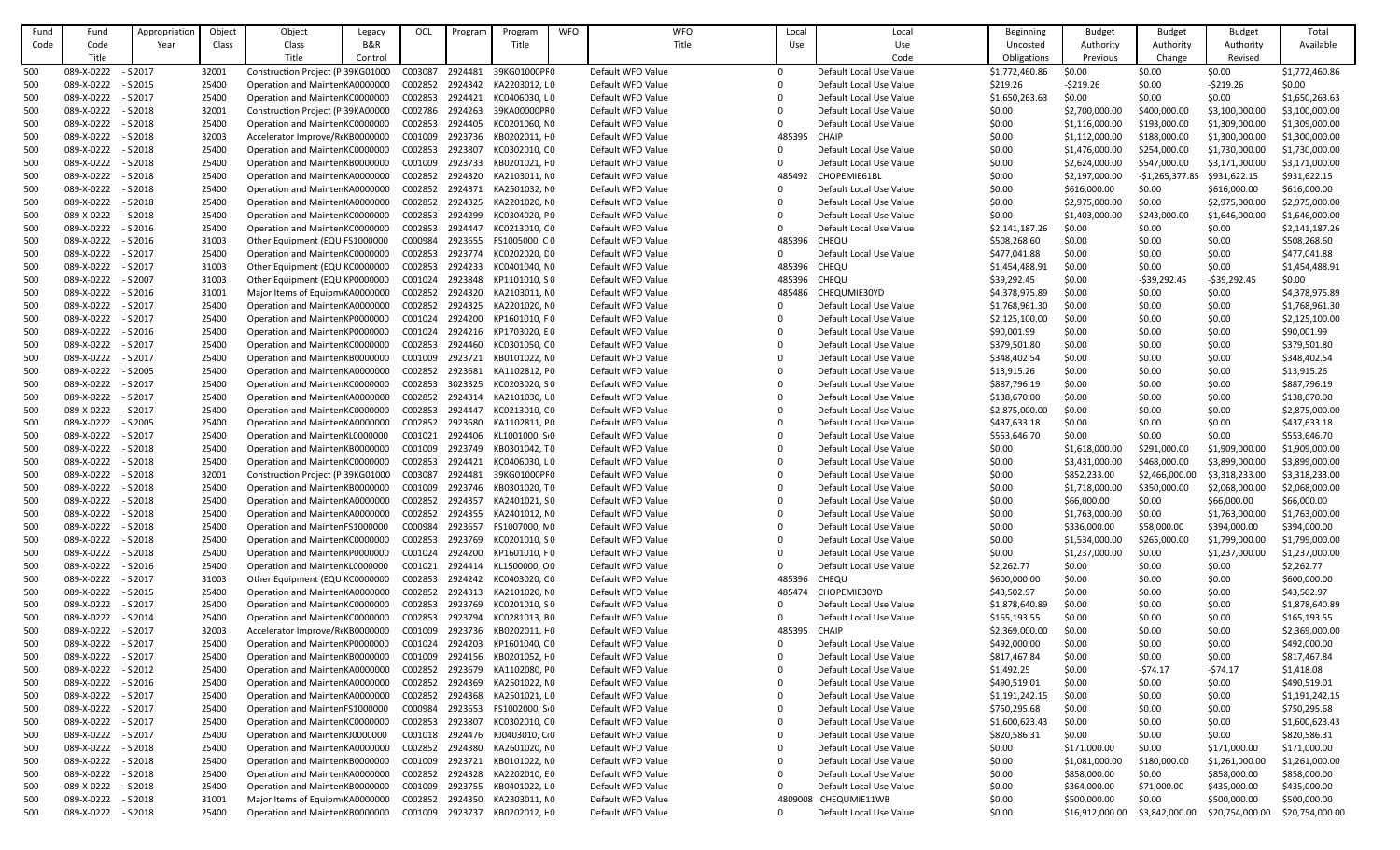| Fund | Fund                | Appropriation | Object | Object                          | Legacy | OCL             | Program | Program                          | <b>WFO</b> | <b>WFO</b>        | Local    | Local                   | Beginning          | <b>Budget</b>   | <b>Budget</b>   | <b>Budget</b>   | Total           |
|------|---------------------|---------------|--------|---------------------------------|--------|-----------------|---------|----------------------------------|------------|-------------------|----------|-------------------------|--------------------|-----------------|-----------------|-----------------|-----------------|
| Code | Code                | Year          | Class  | Class                           | B&R    |                 |         | Title                            |            | Title             | Use      | Use                     | Uncosted           | Authority       | Authority       | Authority       | Available       |
|      | Title               |               |        | Title                           | Contro |                 |         |                                  |            |                   |          | Code                    | <b>Obligations</b> | Previous        | Change          | Revised         |                 |
| 500  | 089-X-0222          | $- S 2018$    | 25400  | Operation and Mainter KA0000000 |        | C002852         | 2924358 | KA2401022, SO                    |            | Default WFO Value | $\Omega$ | Default Local Use Value | \$0.00             | \$99,000.00     | \$0.00          | \$99,000.00     | \$99,000.00     |
| 500  | 089-X-0222          | $-$ S 2018    | 25400  | Operation and Mainter KC0000000 |        | C002853         | 2924506 | KC0202031, TO                    |            | Default WFO Value | $\Omega$ | Default Local Use Value | \$0.00             | \$931,000.00    | \$160,000.00    | \$1,091,000.00  | \$1,091,000.00  |
| 500  | 089-X-0222          | $-$ S 2014    | 25400  | Operation and Mainter KB0000000 |        | C001009         | 2923741 | KB0281011, NO                    |            | Default WFO Value |          | Default Local Use Value | \$82,974.96        | \$0.00          | \$0.00          | \$0.00          | \$82,974.96     |
| 500  | 089-X-0222          | - S 2017      | 25400  | Operation and Mainter KA0000000 |        | C002852         | 2924346 | KA2301020, NO                    |            | Default WFO Value |          | Default Local Use Value | \$591,900.79       | \$0.00          | \$0.00          | \$0.00          | \$591,900.79    |
| 500  | 089-X-0222          | $-$ S 2017    | 25400  | Operation and Mainter KL0000000 |        | C001021         | 2924408 | KL1003000, VO                    |            | Default WFO Value | $\Omega$ | Default Local Use Value | \$120,000.00       | \$0.00          | \$0.00          | \$0.00          | \$120,000.00    |
| 500  | 089-X-0222          | $- S 2013$    | 25400  | Operation and Mainter KP0000000 |        | C001024         | 2924200 | KP1601010, FO                    |            | Default WFO Value |          | Default Local Use Value | \$42,626.46        | \$0.00          | \$0.00          | \$0.00          | \$42,626.46     |
| 500  | 089-X-0222          | - S 2017      | 25400  | Operation and Mainter FS1000000 |        | C000984         | 2923652 | FS1001000, PO                    |            | Default WFO Value | $\Omega$ | Default Local Use Value | \$633,591.08       | \$0.00          | \$0.00          | \$0.00          | \$633,591.08    |
| 500  | 089-X-0222          | $-$ S 2016    | 25400  | Operation and Mainter KA0000000 |        | C002852         | 2924357 | KA2401021, SO                    |            | Default WFO Value |          | Default Local Use Value | \$13,031.12        | \$0.00          | \$0.00          | \$0.00          | \$13,031.12     |
| 500  | 089-X-0222          | - S 2017      | 25400  | Operation and Mainter KC0000000 |        | C002853         | 2924299 | KC0304020, PO                    |            | Default WFO Value |          | Default Local Use Value | \$1,286,114.39     | \$0.00          | \$0.00          | \$0.00          | \$1,286,114.39  |
|      | 089-X-0222          |               |        |                                 |        |                 |         |                                  |            | Default WFO Value |          |                         |                    |                 |                 |                 |                 |
| 500  |                     | - S 2017      | 25400  | Operation and Mainter FS1000000 |        | C000984         | 2923658 | FS1009000, PO                    |            |                   |          | Default Local Use Value | \$511,951.37       | \$0.00          | \$0.00          | \$0.00          | \$511,951.37    |
| 500  | 089-X-0222          | $-$ S 2016    | 25400  | Operation and Mainter KL0000000 |        | C001021         | 2924408 | KL1003000, VO                    |            | Default WFO Value |          | Default Local Use Value | \$4,603.33         | \$0.00          | \$0.00          | \$0.00          | \$4,603.33      |
| 500  | 089-X-0222          | - S 2017      | 25400  | Operation and Mainter KP0000000 |        | C001024         | 2924462 | KP1703040, CO                    |            | Default WFO Value |          | Default Local Use Value | \$1,431,000.00     | \$0.00          | \$0.00          | \$0.00          | \$1,431,000.00  |
| 500  | 089-X-0222          | - S 2017      | 25400  | Operation and Mainter KA0000000 |        | C002852         | 2924355 | KA2401012, NO                    |            | Default WFO Value |          | Default Local Use Value | \$1,183,684.51     | \$0.00          | \$0.00          | \$0.00          | \$1,183,684.51  |
| 500  | 089-X-0222          | - S 2017      | 25400  | Operation and Mainter KA0000000 |        | C002852         | 2924363 | KA2403013, CO                    |            | Default WFO Value |          | Default Local Use Value | \$107,115.36       | \$0.00          | \$0.00          | \$0.00          | \$107,115.36    |
| 500  | 089-X-0222          | $-$ S 2016    | 25400  | Operation and Mainter KJ0000000 |        | C001018         | 2924137 | KJ0404000, NO                    |            | Default WFO Value |          | Default Local Use Value | \$70,692.64        | \$0.00          | \$0.00          | \$0.00          | \$70,692.64     |
| 500  | 089-X-0222          | $-$ S 2017    | 25400  | Operation and Mainter FS1000000 |        | C000984         | 2923656 | FS1006000, PO                    |            | Default WFO Value |          | Default Local Use Value | \$214,863.42       | \$0.00          | \$0.00          | \$0.00          | \$214,863.42    |
| 500  | 089-X-0222          | $-$ S 2017    | 25400  | Operation and Mainter KC0000000 |        | C002853         | 2924472 | KC0201070, XO                    |            | Default WFO Value |          | Default Local Use Value | \$595,500.79       | \$0.00          | \$0.00          | \$0.00          | \$595,500.79    |
| 500  | 089-X-0222          | $-$ S 2017    | 25400  | Operation and Mainter KJ0000000 |        | C001018         | 2924474 | KJ0402010, C <sub>0</sub>        |            | Default WFO Value |          | Default Local Use Value | \$450,000.00       | \$0.00          | \$0.00          | \$0.00          | \$450,000.00    |
| 500  | 089-X-0222          | - S 2017      | 25400  | Operation and Mainter KA0000000 |        | C002852         | 2924357 | KA2401021, SO                    |            | Default WFO Value |          | Default Local Use Value | \$120,000.00       | \$0.00          | \$0.00          | \$0.00          | \$120,000.00    |
| 500  | 089-X-0222          | $-$ S 2018    | 25400  | Operation and Mainter FS1000000 |        | C000984         | 2923656 | FS1006000, PO                    |            | Default WFO Value | $\Omega$ | Default Local Use Value | \$0.00             | \$279,000.00    | \$48,000.00     | \$327,000.00    | \$327,000.00    |
| 500  | 089-X-0222          | $- S 2018$    | 25400  | Operation and Mainter KA0000000 |        | C002852         | 2924346 | KA2301020, NO                    |            | Default WFO Value |          | Default Local Use Value | \$0.00             | \$702,000.00    | \$0.00          | \$702,000.00    | \$702,000.00    |
| 500  | 089-X-0222          | $-$ S 2018    | 25400  | Operation and Mainter KA0000000 |        | C002852         | 2924320 | KA2103011, NO                    |            | Default WFO Value | 485493   | CHOPEMIE61BM            | \$0.00             | \$5,657,000.00  | \$0.00          | \$5,657,000.00  | \$5,657,000.00  |
| 500  | 089-X-0222          | $-$ S 2018    | 25400  | Operation and Mainter KC0000000 |        | C002853         | 2924233 | KC0401040, NO                    |            | Default WFO Value |          | Default Local Use Value | \$0.00             | \$47,625,000.00 | \$10,214,000.00 | \$57,839,000.00 | \$57,839,000.00 |
| 500  | 089-X-0222          | $-$ S 2018    | 31003  | Other Equipment (EQU KB0000000  |        | C001009         | 2923736 | KB0202011, HO                    |            | Default WFO Value | 485396   | CHEQU                   | \$0.00             | \$516,000.00    | \$86,000.00     | \$602,000.00    | \$602,000.00    |
| 500  | 089-X-0222          | $-$ S 2018    | 25400  | Operation and Mainter KA0000000 |        | C002852         | 2924496 | KA2602020, <i>I</i> 0            |            | Default WFO Value | $\Omega$ | Default Local Use Value | \$0.00             | \$2,119,000.00  | \$0.00          | \$2,119,000.00  | \$2,119,000.00  |
| 500  | 089-X-0222          | $- S 2018$    | 25400  | Operation and Mainter FS1000000 |        | C000984         | 2923652 | FS1001000, PO                    |            | Default WFO Value |          | Default Local Use Value | \$0.00             | \$3,219,000.00  | \$559,000.00    | \$3,778,000.00  | \$3,778,000.00  |
| 500  | 089-X-0222          | $-$ S 2018    | 25400  | Operation and Mainter KA0000000 |        | C002852         | 2924313 | KA2101020, NO                    |            | Default WFO Value |          | Default Local Use Value | \$0.00             | \$2,753,000.00  | \$0.00          | \$2,753,000.00  | \$2,753,000.00  |
| 510  | 089-X-0222          | - S 2017      | 25400  | Operation and Mainter 456100000 |        | C003005         | 6600199 | 456165021, C4861036 CHAGR84063   |            |                   | 0        | Default Local Use Value | \$10,223.77        | \$0.00          | \$0.00          | \$0.00          | \$10,223.77     |
| 510  | 089-X-0222          | - S 2017      | 25400  | Operation and Mainter 456100000 |        | C003005         | 6600199 | 456165021, C4860747 CHAGR87105   |            |                   |          | Default Local Use Value | \$94,245.21        | \$0.00          | \$0.00          | \$0.00          | \$94,245.21     |
| 510  | 089-X-0222          | $-52017$      | 25400  | Operation and Mainter 456100000 |        | C003005 6600199 |         | 456165021, C4861014 CHAGR84075   |            |                   |          | Default Local Use Value | \$23,840.15        | \$0.00          | \$0.00          | \$0.00          | \$23,840.15     |
| 510  | 089-X-0222          | $-$ S 2017    | 25400  | Operation and Mainter 456100000 |        | C003005         | 6600199 | 456165021, C4860934 CHAGR87395   |            |                   |          | Default Local Use Value | \$5,519.07         | \$0.00          | $-5169.32$      | $-$169.32$      | \$5,349.75      |
| 510  | 089-X-0222          | - S 2017      | 25400  | Operation and Mainter 456100000 |        | C003005         | 6600199 | 456165021, C4861004 CHAGR84181   |            |                   |          | Default Local Use Value | \$14,968.90        | \$0.00          | \$0.00          | \$0.00          | \$14,968.90     |
| 510  | 089-X-0222          | $-$ S 2018    | 25400  | Operation and Mainter 456100000 |        | C003005         | 6600199 | 456165021, C4861014 CHAGR84075   |            |                   |          | Default Local Use Value | \$0.00             | \$120,891.42    | \$8,067.26      | \$128,958.68    | \$128,958.68    |
| 510  | 089-X-0222          | $-52018$      | 25400  | Operation and Mainter 456100000 |        | C003005         | 6600199 | 456165021, C4861004 CHAGR84181   |            |                   |          | Default Local Use Value | \$0.00             | \$44,930.10     | \$0.00          | \$44,930.10     | \$44,930.10     |
| 511  | 089-X-0222          | $-$ S 2017    | 25400  | Operation and Mainter 456100000 |        | C003005         | 6600147 | 456160032, Ir 4861015 CHAGR84099 |            |                   |          | Default Local Use Value | \$1,726,233.20     | \$0.00          | \$0.00          | \$0.00          | \$1,726,233.20  |
| 511  | 089-X-0222          | - S 2017      | 25400  | Operation and Mainter 456100000 |        | C003005         | 6600147 | 456160032, Ir 4860975 CHAGR87384 |            |                   |          | Default Local Use Value | \$5,204.80         | \$0.00          | \$0.00          | \$0.00          | \$5,204.80      |
| 511  | 089-X-0222          | - S 2017      | 25400  | Operation and Mainter 456100000 |        | C003005         | 6600147 | 456160032, Ir4860984 CHAGR84052  |            |                   |          | Default Local Use Value | \$828.80           | \$0.00          | \$0.00          | \$0.00          | \$828.80        |
| 511  | 089-X-0222          | $-$ S 2017    | 25400  | Operation and Mainter 456100000 |        | C003005         | 6600146 | 456160031, Ir4861029 CHAGR84084  |            |                   |          | Default Local Use Value | \$1,721.51         | \$0.00          | \$0.00          | \$0.00          | \$1,721.51      |
| 511  | 089-X-0222          | $-52016$      | 25400  | Operation and Mainter 456100000 |        | C003005         | 6600146 | 456160031, Ir4860871 CHAGR87266  |            |                   |          | Default Local Use Value | \$13,578.50        | \$0.00          | \$0.00          | \$0.00          | \$13,578.50     |
| 511  | 089-X-0222          | $-$ S 2017    | 25400  | Operation and Mainter 456100000 |        | C003005         | 6600147 | 456160032, Ir 4861040 CHAGR84102 |            |                   |          | Default Local Use Value | \$22,694.53        | $-521,844.66$   | \$0.00          | $-521,844.66$   | \$849.87        |
| 511  | 089-X-0222          | $-$ S 2017    | 25400  | Operation and Mainter 456100000 |        | C003005         | 6600146 | 456160031, lr 4861047 CHAGR84106 |            |                   |          | Default Local Use Value | \$552.18           | \$0.00          | \$0.00          | \$0.00          | \$552.18        |
| 511  | 089-X-0222          | - S 2014      | 25400  | Operation and Mainter 456100000 |        | C003005         | 6600146 | 456160031, Ir 4860840 CHAGR87246 |            |                   |          | Default Local Use Value | \$0.96             | $-50.96$        | \$0.00          | $-50.96$        | \$0.00          |
| 511  | 089-X-0222          | $-$ S 2017    | 25400  | Operation and Mainter 456100000 |        | C003005         | 6600146 | 456160031, Ir4861022 CHAGR84113  |            |                   |          | Default Local Use Value | \$2,641,348.88     | \$0.00          | \$0.00          | \$0.00          | \$2,641,348.88  |
| 511  | 089-X-0222 - S 2017 |               | 25400  | Operation and Mainter 456100000 |        | C003005         | 6600147 | 456160032, lr 4861001 CHAGR84164 |            |                   |          | Default Local Use Value | \$868.67           | $-5868.67$      | \$0.00          | $-5868.67$      | \$0.00          |
| 511  | 089-X-0222 - S 2017 |               | 25400  | Operation and Mainter 456100000 |        | C003005 6600146 |         | 456160031, lr 4861034 CHAGR84086 |            |                   | 0        | Default Local Use Value | \$0.10             | $-50.10$        | \$0.00          | $-50.10$        | \$0.00          |
| 511  | 089-X-0222          | $-52018$      | 25400  | Operation and Mainter 456100000 |        | C003005         | 6600147 | 456160032, lr 4861032 CHAGR84163 |            |                   |          | Default Local Use Value | \$0.00             | \$57,959.29     | \$0.00          | \$57,959.29     | \$57,959.29     |
| 511  | 089-X-0222          | $-$ S 2018    | 25400  | Operation and Mainter 456100000 |        | C003005         | 6600147 | 456160032, Ir 4860984 CHAGR84052 |            |                   |          | Default Local Use Value | \$0.00             | \$79,580.54     | \$0.00          | \$79,580.54     | \$79,580.54     |
| 511  | 089-X-0222          | $-$ S 2018    | 25400  | Operation and Mainter 456100000 |        | C003005         | 6600146 | 456160031, lr 4861056 CHAGR84080 |            |                   |          | Default Local Use Value | \$0.00             | \$293,689.32    | \$0.00          | \$293,689.32    | \$293,689.32    |
| 511  | 089-X-0222          | $-$ S 2014    | 25400  | Operation and Mainter 456100000 |        | C003005         | 6600146 | 456160031, Ir4860871 CHAGR87266  |            |                   |          | Default Local Use Value | \$209,237.49       | \$0.00          | \$0.00          | \$0.00          | \$209,237.49    |
| 511  | 089-X-0222          | $-$ S 2017    | 25400  | Operation and Mainter 456100000 |        | C003005         | 6600146 | 456160031, Ir4860969 CHAGR87369  |            |                   |          | Default Local Use Value | \$47,519.68        | \$0.00          | \$0.00          | \$0.00          | \$47,519.68     |
| 511  | 089-X-0222          | $-$ S 2017    | 25400  | Operation and Mainter 456100000 |        | C003005         | 6600146 | 456160031, Ir 4861009 CHAGR84182 |            |                   |          | Default Local Use Value | \$7,036.36         | \$0.00          | \$0.00          | \$0.00          | \$7,036.36      |
|      | 089-X-0222          | - S 2017      | 25400  | Operation and Mainter 456100000 |        | C003005         | 6600146 | 456160031, Ir4861017 CHAGR84112  |            |                   |          | Default Local Use Value | \$3,315.04         | \$0.00          | \$0.00          | \$0.00          | \$3,315.04      |
| 511  | 089-X-0222          | - S 2017      | 25400  | Operation and Mainter 456100000 |        | C003005         | 6600146 | 456160031, Ir 4860989 CHAGR84058 |            |                   |          | Default Local Use Value | \$1,582.55         | $-553.90$       | \$0.00          | $-$ \$53.90     | \$1,528.65      |
| 511  | 089-X-0222          | - S 2017      | 25400  | Operation and Mainter 456100000 |        | C003005         | 6600147 | 456160032, Ir 4861032 CHAGR84163 |            |                   |          | Default Local Use Value | \$25,541.67        | \$0.00          | \$0.00          | \$0.00          | \$25,541.67     |
| 511  |                     |               |        |                                 |        |                 |         |                                  |            |                   |          |                         |                    |                 |                 |                 |                 |
| 511  | 089-X-0222          | - S 2017      | 25400  | Operation and Mainter 456100000 |        | C003005         | 6600147 | 456160032, Ir 4860978 CHAGR87387 |            |                   |          | Default Local Use Value | \$12,052.71        | $-$12,052.71$   | \$0.00          | $-$12,052.71$   | \$0.00          |
| 511  | 089-X-0222          | - S 2017      | 25400  | Operation and Mainter 456100000 |        | C003005         | 6600146 | 456160031, Ir4861021 CHAGR84073  |            |                   |          | Default Local Use Value | \$11,323.36        | \$0.00          | \$0.00          | \$0.00          | \$11,323.36     |
| 511  | 089-X-0222          | $-$ S 2018    | 25400  | Operation and Mainter 456100000 |        | C003005         | 6600146 | 456160031, lr 4861020 CHAGR84072 |            |                   |          | Default Local Use Value | \$0.00             | \$170,122.15    | \$33,701.74     | \$203,823.89    | \$203,823.89    |
| 511  | 089-X-0222 - S 2018 |               | 25400  | Operation and Mainter 456100000 |        | C003005         | 6600147 | 456160032, Ir 4861074 CHAGR84299 |            |                   |          | Default Local Use Value | \$0.00             | \$45,946.77     | \$0.00          | \$45,946.77     | \$45,946.77     |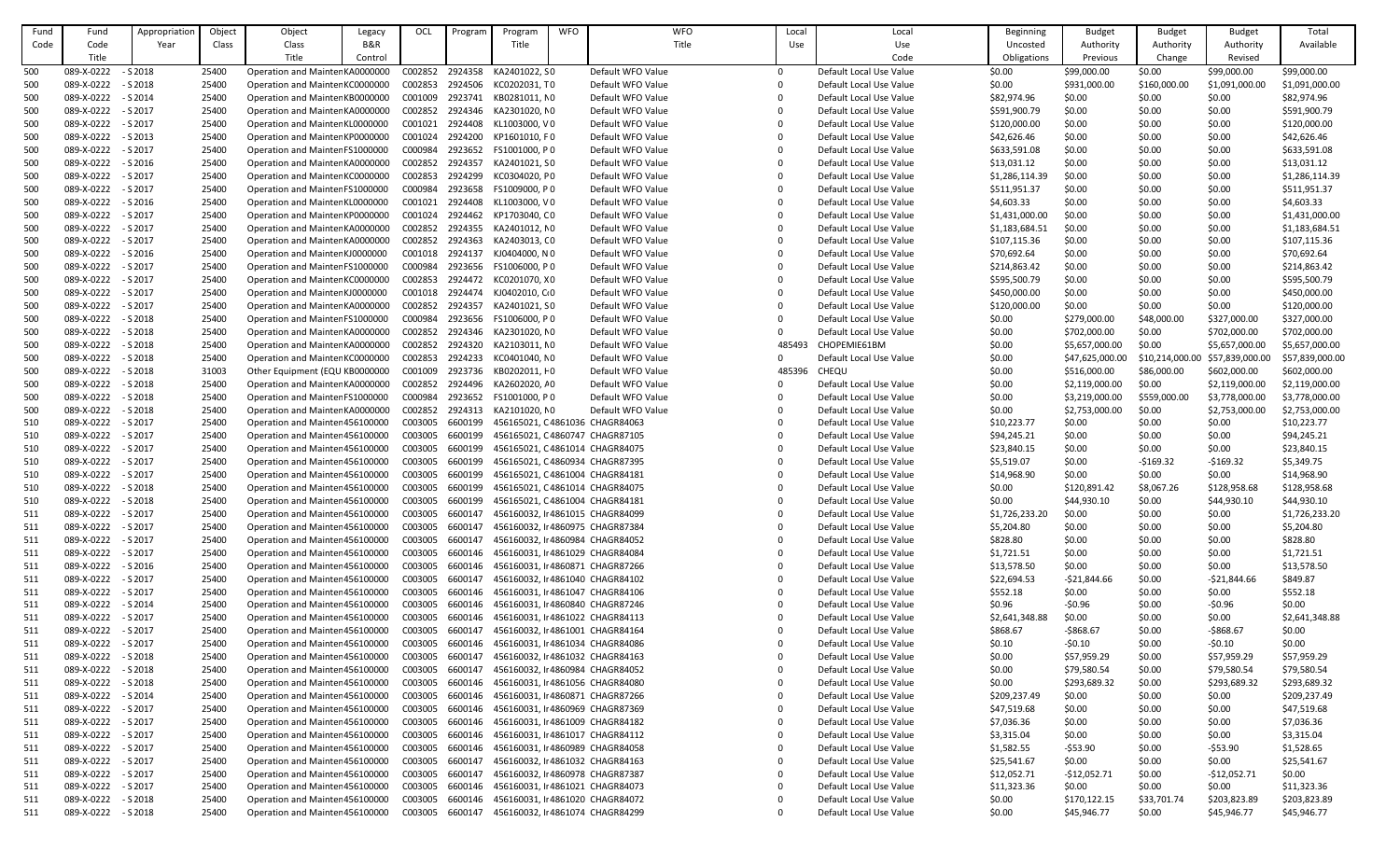| Fund | Fund       | Appropriation | Object | Object                          | Legacy         | OCL     | Program | Program                                  | <b>WFO</b> | <b>WFO</b>                       | Local | Local                   | Beginning          | <b>Budget</b>  | <b>Budget</b>  | <b>Budget</b>  | Total          |
|------|------------|---------------|--------|---------------------------------|----------------|---------|---------|------------------------------------------|------------|----------------------------------|-------|-------------------------|--------------------|----------------|----------------|----------------|----------------|
| Code | Code       | Year          | Class  | Class                           | <b>B&amp;R</b> |         |         | Title                                    |            | Title                            | Use   | Use                     | Uncosted           | Authority      | Authority      | Authority      | Available      |
|      | Title      |               |        | Title                           | Control        |         |         |                                          |            |                                  |       | Code                    | <b>Obligations</b> | Previous       | Change         | Revised        |                |
| 511  | 089-X-0222 | $- S 2018$    | 25400  | Operation and Mainter 456100000 |                | C003005 | 6600146 |                                          |            | 456160031, Ir 4860969 CHAGR87369 |       | Default Local Use Value | \$0.00             | \$72,107.82    | \$0.00         | \$72,107.82    | \$72,107.82    |
| 511  | 089-X-0222 | $-$ S 2018    | 25400  | Operation and Mainter 456100000 |                | C003005 | 6600146 |                                          |            | 456160031, lr 4861066 CHAGR84228 |       | Default Local Use Value | \$0.00             | \$172,327.42   | \$0.00         | \$172,327.42   | \$172,327.42   |
| 511  | 089-X-0222 | $- S 2018$    | 25400  | Operation and Mainter 456100000 |                | C003005 | 6600146 |                                          |            | 456160031, lr 4861072 CHAGR84235 |       | Default Local Use Value | \$0.00             | \$5,000.00     | \$0.00         | \$5,000.00     | \$5,000.00     |
| 511  | 089-X-0222 | $- S 2018$    | 25400  | Operation and Mainter 456100000 |                | C003005 | 6600146 |                                          |            | 456160031, lr 4861058 CHAGR84300 |       | Default Local Use Value | \$0.00             | \$45,000.00    | \$0.00         | \$45,000.00    | \$45,000.00    |
| 511  | 089-X-0222 | $- S 2018$    | 25400  | Operation and Mainter 456100000 |                | C003005 | 6600146 |                                          |            | 456160031, Ir 4860977 CHAGR87386 |       | Default Local Use Value | \$0.00             | \$139,805.83   | \$0.00         | \$139,805.83   | \$139,805.83   |
| 511  | 089-X-0222 | $-$ S 2018    | 25400  | Operation and Mainter 456100000 |                | C003005 | 6600146 |                                          |            | 456160031, lr 4861071 CHAGR84234 |       | Default Local Use Value | \$0.00             | \$15,000.00    | \$0.00         | \$15,000.00    | \$15,000.00    |
|      | 089-X-0222 | $-$ S 2018    | 25400  | Operation and Mainter 456100000 |                | C003005 | 6600147 |                                          |            | 456160032, lt 4861076 CHAGR84302 |       | Default Local Use Value | \$0.00             | \$432,690.29   | \$98,073.47    | \$530,763.76   | \$530,763.76   |
| 511  |            |               |        |                                 |                |         |         |                                          |            |                                  |       |                         |                    |                |                |                |                |
| 511  | 089-X-0222 | $- S 2018$    | 25400  | Operation and Mainter 456100000 |                | C003005 | 6600146 |                                          |            | 456160031, lr 4861088 CHAGR84316 |       | Default Local Use Value | \$0.00             | \$0.00         | \$229,579.42   | \$229,579.42   | \$229,579.42   |
| 511  | 089-X-0222 | - S 2017      | 25400  | Operation and Mainter 456100000 |                | C003005 | 6600146 |                                          |            | 456160031, Ir 4860971 CHAGR87368 |       | Default Local Use Value | \$51,738.93        | \$0.00         | \$0.00         | \$0.00         | \$51,738.93    |
| 511  | 089-X-0222 | $-$ S 2017    | 25400  | Operation and Mainter 456100000 |                | C003005 | 6600146 |                                          |            | 456160031, li 4861027 CHAGR84079 |       | Default Local Use Value | \$22,087.45        | $-50.03$       | \$0.00         | $-50.03$       | \$22,087.42    |
| 511  | 089-X-0222 | $-$ S 2017    | 25400  | Operation and Mainter 456100000 |                | C003005 | 6600146 |                                          |            | 456160031, Ir 4861050 CHAGR84107 |       | Default Local Use Value | \$44,174.91        | $-50.07$       | \$0.00         | $-50.07$       | \$44,174.84    |
| 511  | 089-X-0222 | $-$ S 2017    | 25400  | Operation and Mainter 456100000 |                | C003005 | 6600146 |                                          |            | 456160031, lr 4860986 CHAGR84054 |       | Default Local Use Value | \$288.29           | $-5288.29$     | \$0.00         | $-5288.29$     | \$0.00         |
| 511  | 089-X-0222 | $-$ S 2017    | 25400  | Operation and Mainter 456100000 |                | C003005 | 6600146 |                                          |            | 456160031, lr 4860982 CHAGR84050 |       | Default Local Use Value | \$36,317.18        | \$0.00         | \$0.00         | \$0.00         | \$36,317.18    |
| 511  | 089-X-0222 | $-$ S 2017    | 25400  | Operation and Mainter 456100000 |                | C003005 | 6600147 |                                          |            | 456160032, Ir4801577 CH AGR87807 |       | Default Local Use Value | \$54,993.37        | \$0.00         | \$0.00         | \$0.00         | \$54,993.37    |
| 511  | 089-X-0222 | $-$ S 2018    | 25400  | Operation and Mainter 456100000 |                | C003005 | 6600146 |                                          |            | 456160031, lr 4861033 CHAGR84085 |       | Default Local Use Value | \$0.00             | \$37,346.38    | \$0.00         | \$37,346.38    | \$37,346.38    |
| 511  | 089-X-0222 | $- S 2018$    | 25400  | Operation and Mainter 456100000 |                | C003005 | 6600146 |                                          |            | 456160031, Ir 4861070 CHAGR84233 |       | Default Local Use Value | \$0.00             | \$13,348.43    | \$0.00         | \$13,348.43    | \$13,348.43    |
| 511  | 089-X-0222 | $-$ S 2018    | 25400  | Operation and Mainter 456100000 |                | C003005 | 6600146 |                                          |            | 456160031, lr 4861046 CHAGR84105 |       | Default Local Use Value | \$0.00             | \$33,750.00    | \$0.00         | \$33,750.00    | \$33,750.00    |
| 511  | 089-X-0222 | $- S 2018$    | 25400  | Operation and Mainter 456100000 |                | C003005 | 6600146 |                                          |            | 456160031, lr 4861009 CHAGR84182 |       | Default Local Use Value | \$0.00             | \$914.32       | \$0.00         | \$914.32       | \$914.32       |
| 511  | 089-X-0222 | $- S 2018$    | 25400  | Operation and Mainter 456100000 |                | C003005 | 6600146 |                                          |            | 456160031, lr 4861079 CHAGR84311 |       | Default Local Use Value | \$0.00             | \$0.00         | \$103,310.70   | \$103,310.70   | \$103,310.70   |
| 511  | 089-X-0222 | $-$ S 2017    | 25400  | Operation and Mainter 456100000 |                | C003005 | 6600146 |                                          |            | 456160031, Ir4860928 CHAGR87371  |       | Default Local Use Value | \$95,137.44        | \$0.00         | \$0.00         | \$0.00         | \$95,137.44    |
| 511  | 089-X-0222 | $-$ S 2016    | 25400  | Operation and Mainter 456100000 |                | C003005 | 6600146 |                                          |            | 456160031, lr 4860686 CHAGR87872 |       | Default Local Use Value | \$19,755.50        | \$0.00         | \$0.00         | \$0.00         | \$19,755.50    |
| 511  | 089-X-0222 | $-$ S 2017    | 25400  | Operation and Mainter 456100000 |                | C003005 | 6600146 |                                          |            | 456160031, Ir4860936 CHAGR87293  |       | Default Local Use Value | \$8,423.32         | \$0.00         | \$0.00         | \$0.00         | \$8,423.32     |
| 511  | 089-X-0222 | $-$ S 2017    | 25400  | Operation and Mainter 456100000 |                | C003005 | 6600146 |                                          |            | 456160031, lr 4861042 CHAGR84089 |       | Default Local Use Value | \$17.49            | $-517.49$      | \$0.00         | $-517.49$      | \$0.00         |
| 511  | 089-X-0222 | $-$ S 2017    | 25400  | Operation and Mainter 456100000 |                | C003005 | 6600146 |                                          |            | 456160031, Ir 4861030 CHAGR84082 |       | Default Local Use Value | \$1,696.16         | \$0.00         | \$0.00         | \$0.00         | \$1,696.16     |
| 511  | 089-X-0222 | $- S 2016$    | 25400  | Operation and Mainter 456100000 |                | C003005 | 6600146 |                                          |            | 456160031, Ir4860880 CHAGR87277  |       | Default Local Use Value | \$3,397.00         | \$0.00         | \$0.00         | \$0.00         | \$3,397.00     |
| 511  | 089-X-0222 | $-$ S 2018    | 25400  | Operation and Mainter 456100000 |                | C003005 | 6600146 |                                          |            | 456160031, lr 4861022 CHAGR84113 |       | Default Local Use Value | \$0.00             | \$3,577,052.98 | \$1,279,338.67 | \$4,856,391.65 | \$4,856,391.65 |
| 511  | 089-X-0222 | $-52018$      | 25400  | Operation and Mainter 456100000 |                | C003005 | 6600146 |                                          |            | 456160031, Ir 4861068 CHAGR84232 |       | Default Local Use Value | \$0.00             | \$5,521.86     | \$0.00         | \$5,521.86     | \$5,521.86     |
| 511  | 089-X-0222 | $- S 2018$    | 25400  | Operation and Mainter 456100000 |                | C003005 | 6600146 |                                          |            | 456160031, li 4861062 CHAGR84226 |       | Default Local Use Value | \$0.00             | \$43,689.32    | \$0.00         | \$43,689.32    | \$43,689.32    |
| 511  | 089-X-0222 | $-$ S 2018    | 25400  | Operation and Mainter 456100000 |                | C003005 | 6600146 |                                          |            | 456160031, Ir4861023 CHAGR84077  |       | Default Local Use Value | \$0.00             | \$115,155.55   | \$16,305.33    | \$131,460.88   | \$131,460.88   |
| 511  | 089-X-0222 | $-$ S 2018    | 25400  | Operation and Mainter 456100000 |                | C003005 | 6600146 |                                          |            | 456160031, lr 4861084 CHAGR84318 |       | Default Local Use Value | \$0.00             | \$0.00         | \$18,221.00    | \$18,221.00    | \$18,221.00    |
| 511  | 089-X-0222 | $-$ S 2017    | 25400  | Operation and Mainter 456100000 |                | C003005 | 6600147 |                                          |            | 456160032, li 4860813 CHAGR87217 |       | Default Local Use Value | \$77,323.17        | \$0.00         | \$0.00         | \$0.00         | \$77,323.17    |
| 511  | 089-X-0222 | $-$ S 2015    | 25400  | Operation and Mainter 456100000 |                | C003005 | 6600146 |                                          |            | 456160031, Ir4860880 CHAGR87277  |       | Default Local Use Value | \$8,195.24         | \$0.00         | \$0.00         | \$0.00         | \$8,195.24     |
|      |            |               |        |                                 |                |         |         |                                          |            |                                  |       |                         |                    |                |                |                |                |
| 511  | 089-X-0222 | $-$ S 2017    | 25400  | Operation and Mainter 456100000 |                | C003005 | 6600146 |                                          |            | 456160031, li 4861053 CHAGR84207 |       | Default Local Use Value | \$25,000.00        | \$0.00         | \$0.00         | \$0.00         | \$25,000.00    |
| 511  | 089-X-0222 | $-$ S 2017    | 25400  | Operation and Mainter 456100000 |                | C003005 | 6600146 |                                          |            | 456160031, lr 4861044 CHAGR84104 |       | Default Local Use Value | \$0.03             | $-50.03$       | \$0.00         | $-50.03$       | \$0.00         |
| 511  | 089-X-0222 | $-$ S 2016    | 25400  | Operation and Mainter 456100000 |                | C003005 | 6600146 |                                          |            | 456160031, lr 4860831 CHAGR87242 |       | Default Local Use Value | \$4,332.74         | \$0.00         | \$0.00         | \$0.00         | \$4,332.74     |
| 511  | 089-X-0222 | $- S 2018$    | 25400  | Operation and Mainter 456100000 |                | C003005 | 6600147 |                                          |            | 456160032, lr 4861061 CHAGR84225 |       | Default Local Use Value | \$0.00             | \$33,131.18    | \$0.00         | \$33,131.18    | \$33,131.18    |
| 511  | 089-X-0222 | $-$ S 2018    | 25400  | Operation and Mainter 456100000 |                | C003005 | 6600146 |                                          |            | 456160031, lr 4861052 CHAGR84188 |       | Default Local Use Value | \$0.00             | \$101,138.60   | \$111,352.52   | \$212,491.12   | \$212,491.12   |
| 511  | 089-X-0222 | $- S 2018$    | 25400  | Operation and Mainter 456100000 |                | C003005 | 6600146 |                                          |            | 456160031, lr 4860936 CHAGR87293 |       | Default Local Use Value | \$0.00             | \$4,314.37     | \$0.00         | \$4,314.37     | \$4,314.37     |
| 511  | 089-X-0222 | $-$ S 2018    | 25400  | Operation and Mainter 456100000 |                | C003005 | 6600146 |                                          |            | 456160031, lr 4861060 CHAGR84224 |       | Default Local Use Value | \$0.00             | \$66,262.39    | \$0.00         | \$66,262.39    | \$66,262.39    |
| 511  | 089-X-0222 | $-$ S 2017    | 25400  | Operation and Mainter 456100000 |                | C003005 | 6600146 |                                          |            | 456160031, Ir 4860977 CHAGR87386 |       | Default Local Use Value | \$5,748.27         | \$0.00         | \$0.00         | \$0.00         | \$5,748.27     |
| 511  | 089-X-0222 | $-$ S 2017    | 25400  | Operation and Mainter 456100000 |                | C003005 | 6600146 |                                          |            | 456160031, lr 4861043 CHAGR84103 |       | Default Local Use Value | \$110,437.28       | $-50.16$       | \$0.00         | $-50.16$       | \$110,437.12   |
| 511  | 089-X-0222 | $-$ S 2017    | 25400  | Operation and Mainter 456100000 |                | C003005 | 6600146 |                                          |            | 456160031, lr 4861026 CHAGR84090 |       | Default Local Use Value | \$2,069.60         | $-52,243.82$   | \$0.00         | $-52,243.82$   | $-5174.22$     |
| 511  | 089-X-0222 | $-$ S 2017    | 25400  | Operation and Mainter 456100000 |                | C003005 | 6600146 |                                          |            | 456160031, lr 4861028 CHAGR84101 |       | Default Local Use Value | \$336.15           | $-$ \$336.15   | \$0.00         | $-5336.15$     | \$0.00         |
| 511  | 089-X-0222 | - S 2017      | 25400  | Operation and Mainter 456100000 |                | C003005 | 6600146 |                                          |            | 456160031, Ir 4860949 CHAGR87358 |       | Default Local Use Value | \$10,245.93        | \$0.00         | \$0.00         | \$0.00         | \$10,245.93    |
| 511  | 089-X-0222 | $-$ S 2017    | 25400  | Operation and Mainter 456100000 |                | C003005 | 6600146 |                                          |            | 456160031, Ir4861020 CHAGR84072  |       | Default Local Use Value | \$34,126.87        | \$0.00         | \$0.00         | \$0.00         | \$34,126.87    |
| 511  | 089-X-0222 | - S 2017      | 25400  | Operation and Mainter 456100000 |                | C003005 | 6600147 |                                          |            | 456160032, li 4860800 CHAGR87197 |       | Default Local Use Value | \$683.29           | \$0.00         | \$0.00         | \$0.00         | \$683.29       |
| 511  | 089-X-0222 | $-$ S 2017    | 25400  | Operation and Mainter 456100000 |                | C003005 | 6600146 |                                          |            | 456160031, lr 4861033 CHAGR84085 |       | Default Local Use Value | \$2,962.41         | \$0.00         | \$0.00         | \$0.00         | \$2,962.41     |
| 511  | 089-X-0222 | $- S 2018$    | 25400  | Operation and Mainter 456100000 |                | C003005 | 6600146 |                                          |            | 456160031, lr 4861075 CHAGR84301 |       | Default Local Use Value | \$0.00             | \$10,000.00    | \$19,770.61    | \$29,770.61    | \$29,770.61    |
| 511  | 089-X-0222 | $-$ S 2018    | 25400  | Operation and Mainter 456100000 |                | C003005 | 6600146 |                                          |            | 456160031, lr 4860686 CHAGR87872 |       | Default Local Use Value | \$0.00             | \$264,550.00   | \$0.00         | \$264,550.00   | \$264,550.00   |
| 511  | 089-X-0222 | $-$ S 2018    | 25400  | Operation and Mainter 456100000 |                | C003005 | 6600146 |                                          |            | 456160031, Ir 4861077 CHAGR84303 |       | Default Local Use Value | \$0.00             | \$11,750.00    | \$0.00         | \$11,750.00    | \$11,750.00    |
| 511  | 089-X-0222 | $-$ S 2017    | 25400  | Operation and Mainter 456100000 |                | C003005 | 6600146 |                                          |            | 456160031, Ir 4861045 CHAGR84098 |       | Default Local Use Value | \$1,270.32         | \$0.00         | \$0.00         | \$0.00         | \$1,270.32     |
| 511  | 089-X-0222 | $-$ S 2017    | 25400  | Operation and Mainter 456100000 |                | C003005 | 6600146 |                                          |            | 456160031, lr 4861046 CHAGR84105 |       | Default Local Use Value | \$11,250.00        | \$0.00         | \$0.00         | \$0.00         | \$11,250.00    |
| 511  | 089-X-0222 | $-$ S 2017    | 25400  | Operation and Mainter 456100000 |                | C003005 | 6600147 |                                          |            | 456160032, lr 4860874 CHAGR87280 |       | Default Local Use Value | \$38,881.13        | \$0.00         | \$0.00         | \$0.00         | \$38,881.13    |
| 511  | 089-X-0222 | $-$ S 2017    | 25400  | Operation and Mainter 456100000 |                | C003005 | 6600146 |                                          |            | 456160031, lr 4861056 CHAGR84080 |       | Default Local Use Value | \$29,126.21        | \$0.00         | \$0.00         | \$0.00         | \$29,126.21    |
| 511  | 089-X-0222 | - S 2017      | 25400  | Operation and Mainter 456100000 |                | C003005 | 6600146 |                                          |            | 456160031, lr 4861031 CHAGR84083 |       | Default Local Use Value | \$20,000.00        | \$0.00         | $-52,495.26$   | -\$2,495.26    | \$17,504.74    |
| 511  | 089-X-0222 | $-$ S 2017    | 25400  | Operation and Mainter 456100000 |                | C003005 | 6600146 |                                          |            | 456160031, lr 4861023 CHAGR84077 |       | Default Local Use Value | \$70,749.31        | \$0.00         | \$0.00         | \$0.00         | \$70,749.31    |
|      |            |               |        |                                 |                | C003005 |         |                                          |            | 456160031, Ir 4860971 CHAGR87368 |       |                         |                    |                |                |                |                |
| 511  | 089-X-0222 | $- S 2018$    | 25400  | Operation and Mainter 456100000 |                |         | 6600146 |                                          |            |                                  |       | Default Local Use Value | \$0.00             | \$8,509.23     | \$0.00         | \$8,509.23     | \$8,509.23     |
| 511  | 089-X-0222 | $-52018$      | 25400  | Operation and Mainter 456100000 |                | C003005 |         | 6600146 456160031, lr 4861063 CHAGR84227 |            |                                  |       | Default Local Use Value | \$0.00             | \$22,087.46    | \$0.00         | \$22,087.46    | \$22,087.46    |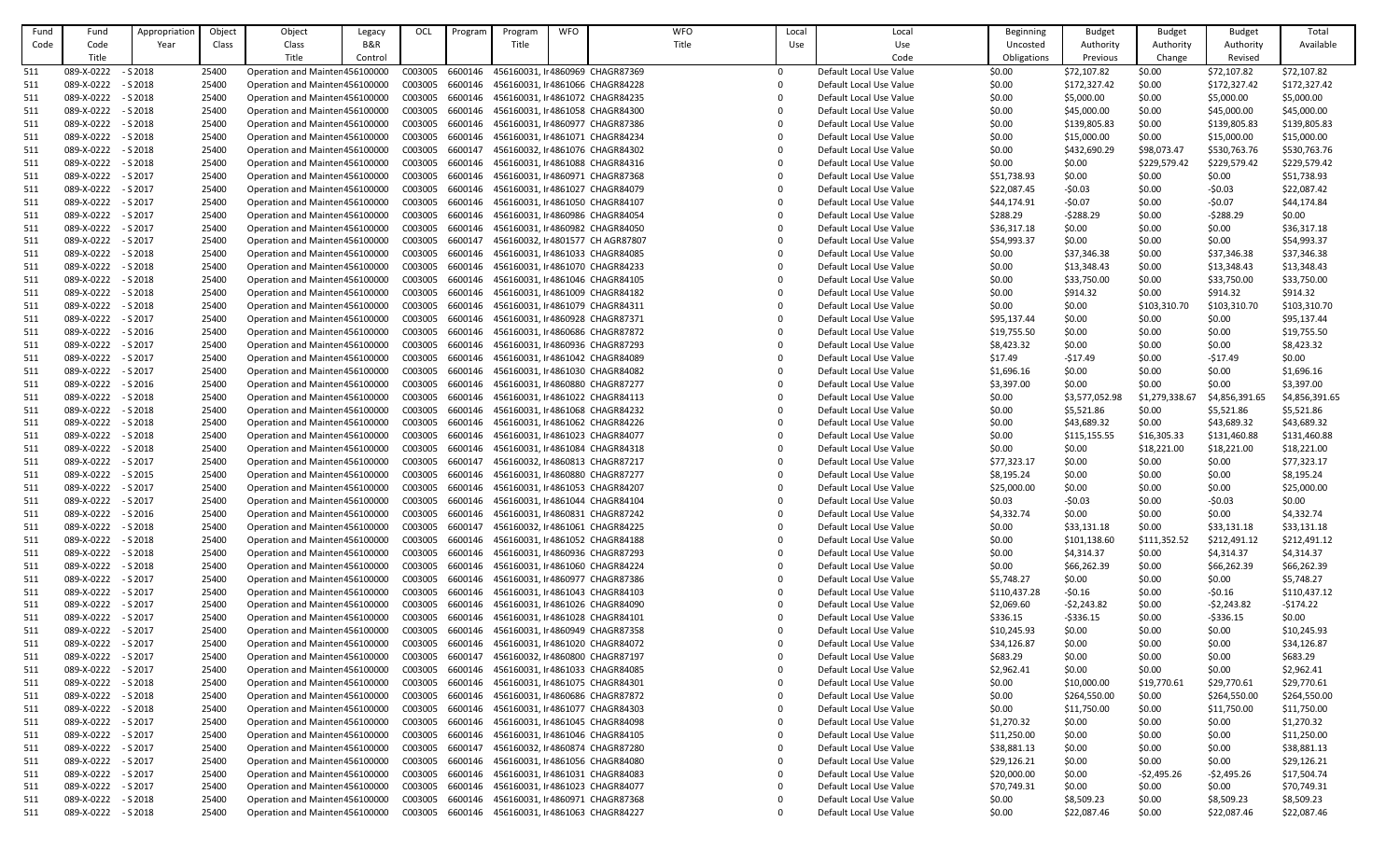| Fund | Fund                | Appropriation | Object | Object                                          | Legacy         | OCL             | Program | Program                          | <b>WFO</b> | <b>WFO</b>                          | Local    | Local                          | Beginning      | <b>Budget</b>  | <b>Budget</b> | <b>Budget</b>  | Total          |
|------|---------------------|---------------|--------|-------------------------------------------------|----------------|-----------------|---------|----------------------------------|------------|-------------------------------------|----------|--------------------------------|----------------|----------------|---------------|----------------|----------------|
| Code | Code                | Year          | Class  | Class                                           | <b>B&amp;R</b> |                 |         | Title                            |            | Title                               | Use      | Use                            | Uncosted       | Authority      | Authority     | Authority      | Available      |
|      | Title               |               |        | Title                                           | Control        |                 |         |                                  |            |                                     |          | Code                           | Obligations    | Previous       | Change        | Revised        |                |
| 511  | 089-X-0222          | $- S 2018$    | 25400  | Operation and Mainter 456100000                 |                | C003005         | 6600146 | 456160031, Ir4861064 CHAGR84229  |            |                                     | $\Omega$ | Default Local Use Value        | \$0.00         | \$44,174.92    | \$0.00        | \$44,174.92    | \$44,174.92    |
| 511  | 089-X-0222          | $-$ S 2018    | 25400  | Operation and Mainter 456100000                 |                | C003005         | 6600146 | 456160031, Ir4861087 CHAGR84315  |            |                                     |          | Default Local Use Value        | \$0.00         | \$0.00         | \$2,500.00    | \$2,500.00     | \$2,500.00     |
| 511  | 089-X-0222          | $- S 2018$    | 25400  | Operation and Mainter 456100000                 |                | C003005         | 6600146 | 456160031, lr 4861053 CHAGR84207 |            |                                     |          | Default Local Use Value        | \$0.00         | \$0.00         | \$92,258.00   | \$92,258.00    | \$92,258.00    |
| 511  | 089-X-0222          | $-$ S 2017    | 25400  | Operation and Mainter 456100000                 |                | C003005         | 6600146 | 456160031, Ir4861052 CHAGR84188  |            |                                     |          | Default Local Use Value        | \$2,999,587.54 | \$0.00         | \$0.00        | \$0.00         | \$2,999,587.54 |
| 511  | 089-X-0222          | $-$ S 2016    | 25400  | Operation and Mainter 456100000                 |                | C003005         | 6600146 | 456160031, Ir4860931 CHAGR87291  |            |                                     |          | Default Local Use Value        | \$5,157.98     | \$0.00         | \$0.00        | \$0.00         | \$5,157.98     |
| 511  | 089-X-0222          | $-$ S 2017    | 25400  | Operation and Mainter 456100000                 |                | C003005         | 6600146 | 456160031, Ir4860748 CHAGR87106  |            |                                     |          | Default Local Use Value        | \$658.25       | \$0.00         | \$0.00        | \$0.00         | \$658.25       |
| 511  | 089-X-0222          | $-$ S 2017    | 25400  | Operation and Mainter 456100000                 |                | C003005         | 6600146 | 456160031, Ir4860946 CHAGR87357  |            |                                     |          | Default Local Use Value        | \$75,847.99    | \$0.00         | \$0.00        | \$0.00         | \$75,847.99    |
|      | 089-X-0222          | $- S 2018$    | 25400  | Operation and Mainter 456100000                 |                | C003005         | 6600146 | 456160031, lr 4861021 CHAGR84073 |            |                                     |          | Default Local Use Value        |                | \$5,172.72     | \$323.09      |                | \$5,495.81     |
| 511  |                     |               |        |                                                 |                | C003005         |         |                                  |            |                                     |          |                                | \$0.00         |                |               | \$5,495.81     |                |
| 511  | 089-X-0222          | - S 2018      | 25400  | Operation and Mainter 456100000                 |                |                 | 6600146 | 456160031, Ir4861059 CHAGR84223  |            |                                     |          | Default Local Use Value        | \$0.00         | \$6,000.00     | \$0.00        | \$6,000.00     | \$6,000.00     |
| 511  | 089-X-0222          | $-$ S 2018    | 25400  | Operation and Mainter 456100000                 |                | C003005         | 6600146 | 456160031, Ir 4861067 CHAGR84231 |            |                                     |          | Default Local Use Value        | \$0.00         | \$38,000.00    | $-5425.87$    | \$37,574.13    | \$37,574.13    |
| 511  | 089-X-0222          | $-$ S 2018    | 25400  | Operation and Mainter 456100000                 |                | C003005         | 6600146 | 456160031, lr 4861030 CHAGR84082 |            |                                     |          | Default Local Use Value        | \$0.00         | \$22,455.01    | \$0.00        | \$22,455.01    | \$22,455.01    |
| 511  | 089-X-0222          | $-$ S 2018    | 25400  | Operation and Mainter 456100000                 |                | C003005         | 6600147 |                                  |            | 456160032, Ir 4801577 CH AGR87807   |          | Default Local Use Value        | \$0.00         | \$25,242.72    | \$25,242.72   | \$50,485.44    | \$50,485.44    |
| 511  | 089-X-0222          | $- S 2018$    | 25400  | Operation and Mainter 456100000                 |                | C003005         | 6600146 | 456160031, Ir4861080 CHAGR84310  |            |                                     |          | Default Local Use Value        | \$0.00         | \$91,831.68    | \$0.00        | \$91,831.68    | \$91,831.68    |
| 511  | 089-X-0222          | $-$ S 2018    | 25400  | Operation and Mainter 456100000                 |                | C003005         | 6600147 | 456160032, lr 4861065 CHAGR84230 |            |                                     |          | Default Local Use Value        | \$0.00         | \$0.00         | \$194,174.76  | \$194,174.76   | \$194,174.76   |
| 512  | 089-X-0222          | $-$ S 2018    | 25400  | Operation and Mainter 456100000                 |                | C003005         | 6600050 |                                  |            | 456140196, N4860932 CHAGRNNG14WF16I |          | Default Local Use Value        | \$0.00         | \$14,563.11    | \$0.00        | \$14,563.11    | \$14,563.11    |
| 517  | 089-X-0222          | $-$ S 2016    | 25400  | Operation and Mainter 456100000                 |                | C003005         | 6600207 | 456167SC0, C4860826 CHAGR87228   |            |                                     |          | Default Local Use Value        | \$23,465.53    | \$0.00         | \$0.00        | \$0.00         | \$23,465.53    |
| 517  | 089-X-0222          | $-$ S 2015    | 25400  | Operation and Mainter 456100000                 |                | C003005         | 6600207 |                                  |            | 456167SC0, C4860823 CHAGR87225      |          | Default Local Use Value        | \$36,038.18    | \$0.00         | \$0.00        | \$0.00         | \$36,038.18    |
| 517  | 089-X-0222          | $-$ S 2017    | 25400  | Operation and Mainter 456100000                 |                | C003005         | 6600207 | 456167SC0, C4861010 CHAGR87353   |            |                                     |          | Default Local Use Value        | \$76,566.43    | \$0.00         | \$0.00        | \$0.00         | \$76,566.43    |
| 517  | 089-X-0222          | $-$ S 2018    | 25400  | Operation and Mainter 456100000                 |                | C003005         | 6600207 |                                  |            | 456167SC0, C4860834 CHAGR87231      |          | Default Local Use Value        | \$0.00         | \$29,126.21    | \$0.00        | \$29,126.21    | \$29,126.21    |
| 517  | 089-X-0222          | $-$ S 2017    | 25400  | Operation and Mainter 456100000                 |                | C003005         | 6600207 | 456167SC0, C4860834 CHAGR87231   |            |                                     |          | Default Local Use Value        | \$30,195.40    | \$0.00         | \$0.00        | \$0.00         | \$30,195.40    |
| 517  | 089-X-0222          | $-$ S 2018    | 25400  | Operation and Mainter 456100000                 |                | C003005         | 6600207 | 456167SC0, C4860826 CHAGR87228   |            |                                     |          | Default Local Use Value        | \$0.00         | \$1,192,402.92 | \$0.00        | \$1,192,402.92 | \$1,192,402.92 |
| 517  | 089-X-0222          | $-$ S 2018    | 25400  | Operation and Mainter 456100000                 |                | C003005         | 6600207 | 456167SC0, C4860823 CHAGR87225   |            |                                     |          | Default Local Use Value        | \$0.00         | \$33,980.58    | \$0.00        | \$33,980.58    | \$33,980.58    |
| 517  | 089-X-0222          | $-52018$      | 25400  | Operation and Mainter 456100000                 |                | C003005         | 6600207 | 456167SC0, C4861010 CHAGR87353   |            |                                     |          | Default Local Use Value        | \$0.00         | \$2,351,456.31 | \$0.00        | \$2,351,456.31 | \$2,351,456.31 |
| 679  | 089-15/16-0228 2015 |               | 25400  | Operation and Mainter WA2200000                 |                | C001104         | 2822390 | WA2230100, 0                     |            | Default WFO Value                   | 302064   | Climate REDI / CEM FY15 632(a) | \$40,000.00    | \$0.00         | \$0.00        | \$0.00         | \$40,000.00    |
| 681  | 089-14/15-0228 2014 |               | 25400  | Operation and Mainter WA2200000                 |                | C001104         | 2822390 | WA2230100, 0                     |            | Default WFO Value                   |          | Default Local Use Value        | \$39,548.18    | \$0.00         | \$0.00        | \$0.00         | \$39,548.18    |
| 692  | 089-14/15-0228 2014 |               | 25400  | Operation and Mainter WN0000000 C001118 1721222 |                |                 |         | WN0219060, 4860825 CHAGR87227    |            |                                     |          | Default Local Use Value        | \$17,728.79    | \$0.00         | \$0.00        | \$0.00         | \$17,728.79    |
| 900  | 089-X-0240 - V2017  |               | 25400  | Operation and Mainter DP0909000                 |                | C002955         | 2223112 | DP0909010, NO                    |            | Default WFO Value                   |          | Default Local Use Value        | \$15,478.29    | \$0.00         | \$0.00        | \$0.00         | \$15,478.29    |
| 900  | 089-X-0240          | - V 2015      | 25400  | Operation and Mainter DP8000000                 |                | C002982         | 2222989 | DP8000000, CO                    |            | Default WFO Value                   |          | Default Local Use Value        | \$49,412.56    | \$0.00         | \$0.00        | \$0.00         | \$49,412.56    |
| 900  | 089-X-0240          | - V 2014      | 25400  | Operation and Mainter DP1204000                 |                |                 |         | C000912 2220743 DP1204010, SO    |            | Default WFO Value                   |          | Default Local Use Value        | \$836.82       | \$0.00         | \$0.00        | \$0.00         | \$836.82       |
| 900  | 089-X-0240          | - V 2015      | 25400  | Operation and Mainter DP4000000                 |                | C000925 2221775 |         | DP4015011 - 0                    |            | Default WFO Value                   |          | Default Local Use Value        | \$0.01         | \$0.00         | \$0.00        | \$0.00         | \$0.01         |
| 900  | 089-X-0240          | - V 2014      | 25400  | Operation and Mainter DP4000000                 |                | C000925 2222480 |         | DP4011093, NO                    |            | Default WFO Value                   |          | Default Local Use Value        | \$2,057.91     | \$0.00         | \$0.00        | \$0.00         | \$2,057.91     |
| 900  | 089-X-0240          | $- V 2018$    | 25400  | Operation and Mainter DP0909000                 |                | C002955 2223112 |         | DP0909010, NO                    |            | Default WFO Value                   |          | Default Local Use Value        | \$0.00         | \$128,211.00   | \$128,789.00  | \$257,000.00   | \$257,000.00   |
| 1050 | 089-X-0243          | $-$ C 2018    | 25400  | Operation and Mainter HQ0000000                 |                | C002425 3184701 |         | HQ1001000, \0                    |            | Default WFO Value                   |          | Default Local Use Value        | \$0.00         | \$30,000.00    | \$0.00        | \$30,000.00    | \$30,000.00    |
| 1050 | 089-X-0243          | - C 2017      | 25400  | Operation and Mainter HQ0000000                 |                | C002425 3184701 |         | HQ1001000, \0                    |            | Default WFO Value                   |          | Default Local Use Value        | \$13,140.76    | \$0.00         | \$0.00        | \$0.00         | \$13,140.76    |
| 1060 | 089-X-0243          | $-$ C 2017    | 25400  | Operation and Mainter GD6000000                 |                | C002970 3203769 |         | GD6020900, (0                    |            | Default WFO Value                   |          | Default Local Use Value        | \$172,424.87   | \$0.00         | \$0.00        | \$0.00         | \$172,424.87   |
| 1060 | 089-X-0243          | $-$ C 2017    | 25400  | Operation and Mainter GD6000000                 |                | C002970 3203763 |         | GD6020300, IO                    |            | Default WFO Value                   |          | Default Local Use Value        | \$348,672.66   | \$0.00         | \$0.00        | \$0.00         | \$348,672.66   |
| 1060 | 089-X-0243          | $- C 2015$    | 25400  | Operation and Mainter GD2500000                 |                | C002546 3203755 |         | GD2540250, (0                    |            | Default WFO Value                   |          | Default Local Use Value        | \$38,022.43    | \$0.00         | \$0.00        | \$0.00         | \$38,022.43    |
| 1060 | 089-X-0243          | $- C 2017$    | 25400  | Operation and Mainter GD6000000                 |                | C002970 3203761 |         | GD6020100, / 0                   |            | Default WFO Value                   |          | Default Local Use Value        | \$99,987.56    | \$0.00         | \$0.00        | \$0.00         | \$99,987.56    |
| 1060 | 089-X-0243          | $- C 2017$    | 25400  | Operation and Mainter GD6000000                 |                | C002970 3203779 |         | GD6050100, (0                    |            | Default WFO Value                   |          | Default Local Use Value        | \$113,058.15   | \$0.00         | \$0.00        | \$0.00         | \$113,058.15   |
| 1060 | 089-X-0243          | $- C 2017$    | 25400  | Operation and Mainter GD6000000                 |                | C002970 3203764 |         | GD6020400, (0                    |            | Default WFO Value                   |          | Default Local Use Value        | \$25,765.00    | \$0.00         | \$0.00        | \$0.00         | \$25,765.00    |
| 1060 | 089-X-0243          | $-$ C 2018    | 25400  | Operation and Mainter GD6000000                 |                | C002970 3203769 |         | GD6020900, (0                    |            | Default WFO Value                   |          | Default Local Use Value        | \$0.00         | \$408,130.00   | \$71,350.00   | \$479,480.00   | \$479,480.00   |
| 1060 | 089-X-0243          | $- C 2018$    | 25400  | Operation and Mainter GD6000000                 |                | C002970 3203780 |         | GD6050200, 10                    |            | Default WFO Value                   |          | Default Local Use Value        | \$0.00         | \$205,256.00   | \$38,719.00   | \$243,975.00   | \$243,975.00   |
| 1060 | 089-X-0243          | $- C 2016$    | 25400  | Operation and Mainter GD6000000                 |                | C002970 3203764 |         | GD6020400, (0                    |            | Default WFO Value                   |          | Default Local Use Value        | \$11,412.93    | \$0.00         | \$0.00        | \$0.00         | \$11,412.93    |
| 1060 | 089-X-0243          | $-$ C 2017    | 25400  | Operation and Mainter GD6000000                 |                | C002970 3203780 |         | GD6050200, 10                    |            | Default WFO Value                   |          | Default Local Use Value        | \$126,271.10   | \$0.00         | \$0.00        | \$0.00         | \$126,271.10   |
| 1060 | 089-X-0243          | $- C 2018$    | 25400  | Operation and Mainter GD6000000                 |                | C002970         | 3203763 | GD6020300, IO                    |            | Default WFO Value                   |          | Default Local Use Value        | \$0.00         | \$772,550.00   | \$135,050.00  | \$907,600.00   | \$907,600.00   |
| 1060 | 089-X-0243          | $-$ C 2018    | 25400  | Operation and Mainter GD6000000                 |                | C002970 3203761 |         | GD6020100, / 0                   |            | Default WFO Value                   |          | Default Local Use Value        | \$0.00         | \$180,090.00   | \$31,480.00   | \$211,570.00   | \$211,570.00   |
| 1060 | 089-X-0243          | - C 2018      | 25400  | Operation and Mainter GD6000000                 |                | C002970 3203764 |         | GD6020400, (0                    |            | Default WFO Value                   |          | Default Local Use Value        | \$0.00         | \$5,070.00     | \$0.00        | \$5,070.00     | \$5,070.00     |
| 1079 | 089-16/17-0243 2016 |               | 25400  | Operation and Mainter CS0000000                 |                | C000892         | 1713352 | CS7000000, It 0                  |            | Default WFO Value                   |          | Default Local Use Value        | \$24,072.62    | \$0.00         | \$0.00        | \$0.00         | \$24,072.62    |
| 1551 | 089-X-0309 - L 2017 |               | 25400  | Operation and Mainter DN2000000                 |                | C003038         | 2223076 | DN2001000, IO                    |            | Default WFO Value                   |          | Default Local Use Value        | \$480,711.69   | \$0.00         | \$0.00        | \$0.00         | \$480,711.69   |
| 1551 | 089-X-0309          | $-$ C 2015    | 25400  | Operation and Mainter NN9300000                 |                | C002936 2222890 |         | NN9301000, 10                    |            | Default WFO Value                   |          | Default Local Use Value        | \$23,901.61    | \$0.00         | \$0.00        | \$0.00         | \$23,901.61    |
| 1551 | 089-X-0309          | - C 2014      | 25400  | Operation and Mainter NN5000000                 |                | C001058         | 2221241 | NN5004020, IO                    |            | Default WFO Value                   |          | Default Local Use Value        | \$22,388.44    | -\$22,388.44   | \$0.00        | -\$22,388.44   | \$0.00         |
| 1551 | 089-X-0309          | $-$ C 2017    | 25400  | Operation and Mainter DN4000000                 |                | C003042 2223095 |         | DN4001020, 90                    |            | Default WFO Value                   |          | Default Local Use Value        | \$953,147.65   | \$0.00         | \$0.00        | \$0.00         | \$953,147.65   |
| 1551 | 089-X-0309          | $-$ C 2014    | 25400  | Operation and Mainter NN5000000                 |                | C001058         | 2221231 | NN5001010, 10                    |            | Default WFO Value                   |          | Default Local Use Value        | \$72.68        | \$0.00         | \$0.00        | \$0.00         | \$72.68        |
| 1551 | 089-X-0309          | - C 2017      | 25400  | Operation and Mainter DN1005000                 |                | C003088         | 2223152 | DN1005010, IO                    |            | Default WFO Value                   |          | Default Local Use Value        | \$40,000.00    | \$0.00         | \$0.00        | \$0.00         | \$40,000.00    |
| 1551 | 089-X-0309          | - C 2018      | 25400  | Operation and Mainter DN1003000                 |                | C003036         | 2223063 | DN1003011, IO                    |            | Default WFO Value                   |          | Default Local Use Value        | \$0.00         | \$0.00         | \$200,000.00  | \$200,000.00   | \$200,000.00   |
| 1551 | 089-X-0309          | $-$ C 2017    | 25400  | Operation and Mainter DN1001000                 |                | C003034         | 2223049 | DN1001011, IO                    |            | Default WFO Value                   |          | Default Local Use Value        | \$140,000.00   | \$0.00         | \$0.00        | \$0.00         | \$140,000.00   |
| 1551 | 089-X-0309          | $-$ C 2013    | 25400  | Operation and Mainter NN5000000                 |                | C001058         | 2222811 | NN5003040, 10                    |            | Default WFO Value                   |          | Default Local Use Value        | \$2,868.79     | \$0.00         | \$0.00        | \$0.00         | \$2,868.79     |
| 1551 | 089-X-0309          | - C 2014      | 25400  | Operation and Mainter NN5000000                 |                | C001058         | 2222881 | NN5070040, 10                    |            | Default WFO Value                   |          | Default Local Use Value        | \$27,382.94    | \$0.00         | \$0.00        | \$0.00         | \$27,382.94    |
|      |                     |               |        |                                                 |                |                 |         |                                  |            |                                     |          |                                |                |                |               |                |                |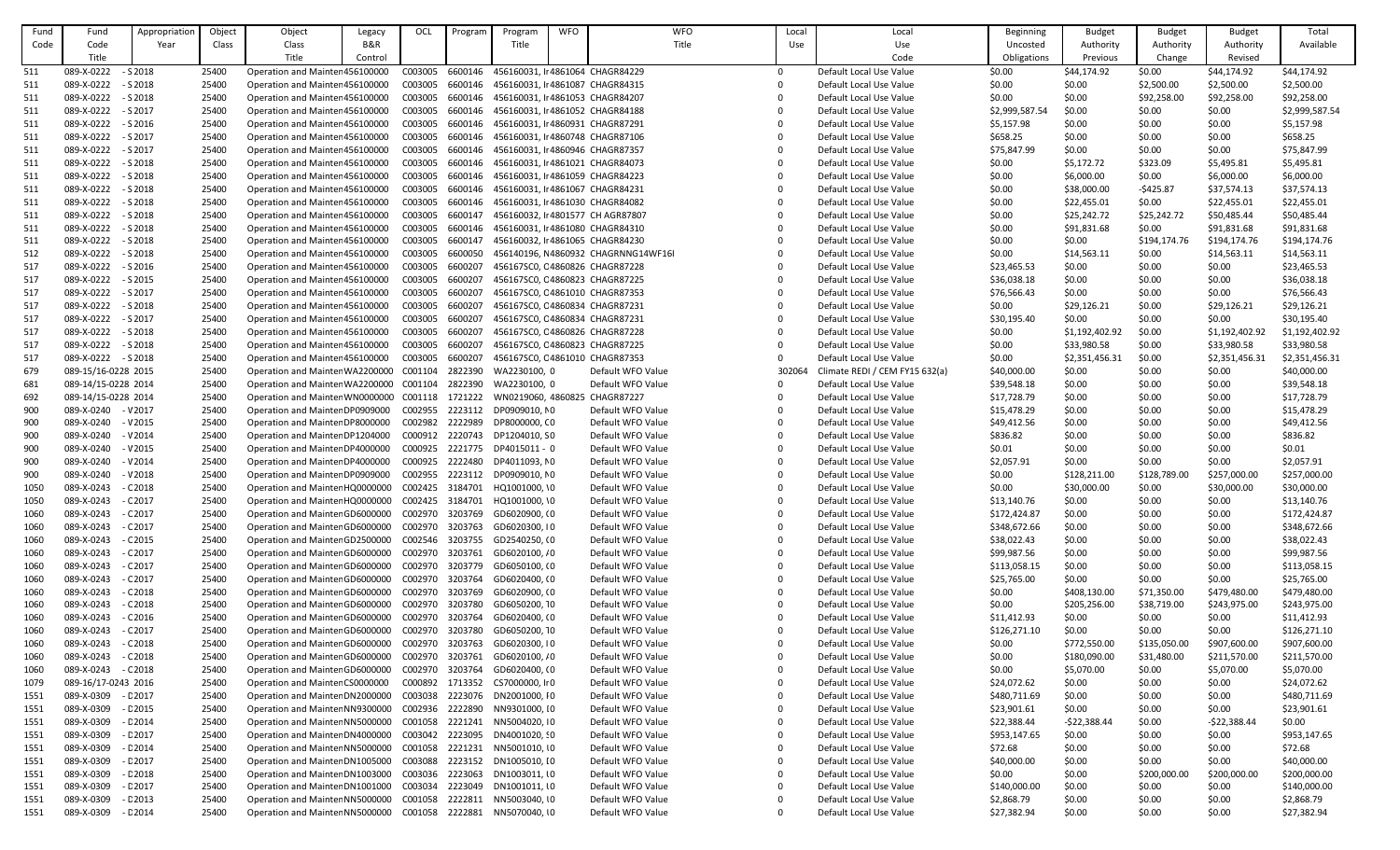| Fund | Fund                     | Appropriation            | Object         | Object                                                             | Legacy  | OCL                | Program            | Program                        | <b>WFO</b> | <b>WFO</b>                             | Local  | Local                                              | <b>Beginning</b> | <b>Budget</b>              | <b>Budget</b>          | <b>Budget</b>              | Total                      |
|------|--------------------------|--------------------------|----------------|--------------------------------------------------------------------|---------|--------------------|--------------------|--------------------------------|------------|----------------------------------------|--------|----------------------------------------------------|------------------|----------------------------|------------------------|----------------------------|----------------------------|
| Code | Code                     | Year                     | Class          | Class                                                              | B&R     |                    |                    | Title                          |            | Title                                  | Use    | Use                                                | Uncosted         | Authority                  | Authority              | Authority                  | Available                  |
|      | Title                    |                          |                | Title                                                              | Control |                    |                    |                                |            |                                        |        | Code                                               | Obligations      | Previous                   | Change                 | Revised                    |                            |
| 1551 | 089-X-0309               | $-$ C 2015               | 25400          | Operation and Mainter NN5000000                                    |         | C001058            | 2221235            | NN5002020, 10                  |            | Default WFO Value                      |        | Default Local Use Value                            | \$1,298,068.16   | \$0.00                     | \$0.00                 | \$0.00                     | \$1,298,068.16             |
| 1551 | 089-X-0309               | $-$ C 2013               | 25400          | Operation and Mainter NN5000000                                    |         | C001058            | 2221240            | NN5004010, 10                  |            | Default WFO Value                      |        | Default Local Use Value                            | \$116,033.19     | $-$116,798.56$             | \$0.00                 | $-$116,798.56$             | $-5765.37$                 |
| 1551 | 089-X-0309               | $ E$ 2018                | 25400          | Operation and Mainter DN2000000                                    |         | C003038            | 2223076            | DN2001000, IO                  |            | Default WFO Value                      |        | Default Local Use Value                            | \$0.00           | \$296,034.71               | \$0.00                 | \$296,034.71               | \$296,034.71               |
| 1551 | 089-X-0309               | $-$ C 2013               | 25400          | Operation and Mainter NN4000000                                    |         | C001056            | 2222721            | NN4010010, IO                  |            | Default WFO Value                      |        | Default Local Use Value                            | \$348.29         | \$0.00                     | \$0.00                 | \$0.00                     | \$348.29                   |
|      | 089-X-0309               | $-$ C 2017               | 25400          | Operation and Mainter DN4000000                                    |         | C003042            | 2223094            | DN4001010, 90                  |            | Default WFO Value                      |        | Default Local Use Value                            | \$295,963.81     | \$0.00                     | \$0.00                 | \$0.00                     | \$295,963.81               |
| 1551 | 089-X-0309               |                          |                |                                                                    |         |                    | 2223154            |                                |            | Default WFO Value                      |        | Default Local Use Value                            |                  |                            |                        |                            |                            |
| 1551 |                          | $-$ C 2017               | 25400          | Operation and Mainter DN2000000                                    |         | C003038            |                    | DN2006000, 10                  |            |                                        |        |                                                    | \$283,177.06     | \$0.00                     | \$0.00                 | \$0.00                     | \$283,177.06               |
| 1551 | 089-X-0309               | $-$ C 2016               | 25400          | Operation and Mainter DN1001000                                    |         | C003034            | 2223053            | DN1001021, IO                  |            | Default WFO Value                      |        | Default Local Use Value                            | \$596,721.35     | \$0.00                     | \$0.00                 | \$0.00                     | \$596,721.35               |
| 1551 | 089-X-0309               | $-$ C 2015               | 25400          | Operation and Mainter NN5000000                                    |         | C001058            | 2221234            | NN5002010, 10                  |            | Default WFO Value                      |        | Default Local Use Value                            | \$426,518.22     | \$0.00                     | \$0.00                 | \$0.00                     | \$426,518.22               |
| 1551 | 089-X-0309               | $-$ C 2016               | 25400          | Operation and Mainter DN4000000                                    |         | C003042            | 2223101            | DN4003010, \0                  |            | Default WFO Value                      |        | Default Local Use Value                            | \$2,912.16       | \$0.00                     | \$0.00                 | \$0.00                     | \$2,912.16                 |
| 1551 | 089-X-0309               | $-$ C 2015               | 25400          | Operation and Mainter NN4000000                                    |         | C001056            | 2222730            | NN4012010, (0                  |            | Default WFO Value                      |        | Default Local Use Value                            | \$2,345.59       | \$0.00                     | \$0.00                 | \$0.00                     | \$2,345.59                 |
| 1551 | 089-X-0309               | $-$ C 2017               | 25400          | Operation and Mainter DN4000000                                    |         | C003042            | 2223103            | DN4004010, (0                  |            | Default WFO Value                      |        | Default Local Use Value                            | \$25,181.87      | \$0.00                     | \$0.00                 | \$0.00                     | \$25,181.87                |
| 1551 | 089-X-0309               | $-$ C 2018               | 25400          | Operation and Mainter CT0000000                                    |         | C003007            | 2223023            | CT8404010, EO                  |            | Default WFO Value                      |        | Default Local Use Value                            | \$0.00           | \$49,520.00                | \$0.00                 | \$49,520.00                | \$49,520.00                |
| 1551 | 089-X-0309               | $ C$ 2018                | 25400          | Operation and Mainter DN4000000                                    |         | C003042            | 2223103            | DN4004010, (0                  |            | Default WFO Value                      |        | Default Local Use Value                            | \$0.00           | \$21,308.61                | \$23,691.39            | \$45,000.00                | \$45,000.00                |
| 1551 | 089-X-0309               | $-$ C 2015               | 25400          | Operation and Mainter NN4000000                                    |         | C001056            | 2222718            | NN4009020, 10                  |            | Default WFO Value                      |        | Default Local Use Value                            | \$1,520.12       | \$0.00                     | \$0.00                 | \$0.00                     | \$1,520.12                 |
| 1551 | 089-X-0309               | $-$ C 2015               | 25400          | Operation and Mainter NN4000000                                    |         | C001056            | 2222717            | NN4009010, '0                  |            | Default WFO Value                      |        | Default Local Use Value                            | \$30,331.23      | \$0.00                     | \$0.00                 | \$0.00                     | \$30,331.23                |
| 1551 | 089-X-0309               | $-$ C 2015               | 25400          | Operation and Mainter NN2000000                                    |         | C001052            | 2221132            | NN2001000, 10                  |            | Default WFO Value                      |        | Default Local Use Value                            | \$26,300.17      | \$0.00                     | \$0.00                 | \$0.00                     | \$26,300.17                |
| 1551 | 089-X-0309               | $-$ C 2015               | 25400          | Operation and Mainter NN5000000                                    |         | C001058            | 2221240            | NN5004010, 10                  |            | Default WFO Value                      |        | Default Local Use Value                            | \$33,515.04      | $-518,029.44$              | \$0.00                 | -\$18,029.44               | \$15,485.60                |
| 1551 | 089-X-0309               | $-$ C 2015               | 25400          | Operation and Mainter NN5000000                                    |         | C001058            | 2221241            | NN5004020, 10                  |            | Default WFO Value                      |        | Default Local Use Value                            | \$29.25          | $-529.25$                  | \$0.00                 | $-529.25$                  | \$0.00                     |
| 1551 | 089-X-0309               | $-$ C 2015               | 25400          | Operation and Mainter NN5000000                                    |         | C001058            | 2221243            | NN5005011, 10                  |            | Default WFO Value                      |        | Default Local Use Value                            | \$54,437.77      | \$0.00                     | \$0.00                 | \$0.00                     | \$54,437.77                |
| 1551 | 089-X-0309               | $-$ C 2017               | 25400          | Operation and Mainter DN4000000                                    |         | C003042            | 2223096            | DN4001030, 90                  |            | Default WFO Value                      |        | Default Local Use Value                            | \$155,393.01     | \$0.00                     | \$0.00                 | \$0.00                     | \$155,393.01               |
| 1551 | 089-X-0309               | $-$ C 2017               | 25400          | Operation and Mainter DN3001000                                    |         | C003039            | 2223080            | DN3001020, IO                  |            | Default WFO Value                      |        | Default Local Use Value                            | \$7,011.34       | \$0.00                     | \$0.00                 | \$0.00                     | \$7,011.34                 |
| 1551 | 089-X-0309               | $-$ C 2017               | 25400          | Operation and Mainter CT0000000                                    |         | C003007            | 2223023            | CT8404010, EO                  |            | Default WFO Value                      |        | Default Local Use Value                            | \$4,995.57       | \$0.00                     | \$0.00                 | \$0.00                     | \$4,995.57                 |
| 1551 | 089-X-0309               | $-$ C 2014               | 25400          | Operation and Mainter NN4000000                                    |         | C001056            | 2222722            | NN4010021, 10                  |            | Default WFO Value                      |        | Default Local Use Value                            | \$327.66         | \$0.00                     | \$0.00                 | \$0.00                     | \$327.66                   |
| 1551 | 089-X-0309               | $-$ C 2015               | 25400          | Operation and Mainter NN5000000                                    |         | C001058            | 2222881            | NN5070040, IO                  |            | Default WFO Value                      |        | Default Local Use Value                            | \$15,000.00      | \$0.00                     | \$0.00                 | \$0.00                     | \$15,000.00                |
| 1551 | 089-X-0309               | $-$ C 2015               | 25400          | Operation and Mainter NN4000000                                    |         | C001056            | 2222719            | NN4009030, 10                  |            | Default WFO Value                      |        | Default Local Use Value                            | \$2,773.36       | \$0.00                     | \$0.00                 | \$0.00                     | \$2,773.36                 |
| 1551 | 089-X-0309               | $-$ C 2015               | 25400          | Operation and Mainter NN4000000                                    |         | C001056            | 2222733            | NN4012040, IO                  |            | Default WFO Value                      |        | Default Local Use Value                            | \$52,839.60      | \$0.00                     | \$0.00                 | \$0.00                     | \$52,839.60                |
| 1551 | 089-X-0309               | $-$ C 2018               | 25400          | Operation and Mainter CT0000000                                    |         | C003007            | 2223144            | CT8000000, NO                  |            | Default WFO Value                      |        | Default Local Use Value                            | \$0.00           | \$120,000.00               | \$0.00                 | \$120,000.00               | \$120,000.00               |
| 1551 | 089-X-0309               | $-$ C 2015               | 25400          | Operation and Mainter NN9100000                                    |         | C002938            | 2222883            | NN9100000, IO                  |            | Default WFO Value                      |        | Default Local Use Value                            | \$952.05         | \$0.00                     | \$0.00                 | \$0.00                     | \$952.05                   |
| 1551 | 089-X-0309               | - C 2017                 | 25400          | Operation and Mainter DN4000000                                    |         | C003042            |                    | 2223106 DN4004040, IO          |            | Default WFO Value                      |        | Default Local Use Value                            | \$26.66          | \$0.00                     | \$0.00                 | \$0.00                     | \$26.66                    |
| 1551 | 089-X-0309               | $-$ C 2017               | 25400          | Operation and Mainter CT0000000                                    |         | C003007            | 2223014            | CT8101000, NO                  |            | Default WFO Value                      |        | Default Local Use Value                            | \$230,790.44     | \$0.00                     | \$0.00                 | \$0.00                     | \$230,790.44               |
| 1551 | 089-X-0309               | $-$ C 2017               | 25400          | Operation and Mainter CT0000000                                    |         | C003007            | 2223025            | CT8405010, TO                  |            | Default WFO Value                      |        | Default Local Use Value                            | \$319.64         | \$0.00                     | \$0.00                 | \$0.00                     | \$319.64                   |
| 1551 | 089-X-0309               | $-$ C 2017               | 25400          | Operation and Mainter DN1003000                                    |         | C003036 2223063    |                    | DN1003011, IO                  |            | Default WFO Value                      |        | Default Local Use Value                            | \$341,187.02     | \$0.00                     | \$0.00                 | \$0.00                     | \$341,187.02               |
| 1551 | 089-X-0309               | $ E$ 2018                | 25400          | Operation and Mainter DN4000000                                    |         | C003042            | 2223096            | DN4001030, 90                  |            | Default WFO Value                      |        | Default Local Use Value                            | \$0.00           | \$482,048.21               | \$587,951.79           | \$1,070,000.00             | \$1,070,000.00             |
| 1551 | 089-X-0309               | $-$ C 2018               | 25400          | Operation and Mainter DN1005000                                    |         | C003088            | 2223152            | DN1005010, IO                  |            | Default WFO Value                      |        | Default Local Use Value                            | \$0.00           | \$0.00                     | \$200,000.00           | \$200,000.00               | \$200,000.00               |
| 1551 | 089-X-0309               | $-$ C 2016               | 25400          | Operation and Mainter DN4000000                                    |         |                    |                    | C003042 2223105 DN4004030, IO  |            | Default WFO Value                      |        | Default Local Use Value                            | \$127,037.86     | \$0.00                     | \$0.00                 | \$0.00                     | \$127,037.86               |
| 1551 | 089-X-0309               | $-$ C 2015               | 25400          | Operation and Mainter NN4000000                                    |         | C001056            | 2222728            | NN4011020, 10                  |            | Default WFO Value                      |        | Default Local Use Value                            | \$1,486.29       | \$0.00                     | \$0.00                 | \$0.00                     | \$1,486.29                 |
| 1551 | 089-X-0309               | $-$ C 2017               | 25400          | Operation and Mainter DN3001000                                    |         | C003039            | 2223079            | DN3001010, IO                  |            | Default WFO Value                      |        | Default Local Use Value                            | \$10,135.62      | \$0.00                     | \$0.00                 | \$0.00                     | \$10,135.62                |
| 1551 | 089-X-0309               | $-$ C 2015               | 25400          | Operation and Mainter NN4000000                                    |         | C001056            | 2222732            | NN4012030, IO                  |            | Default WFO Value                      |        | Default Local Use Value                            | \$830.02         | \$0.00                     | \$0.00                 | \$0.00                     | \$830.02                   |
|      | 089-X-0309               | $-$ C 2015               | 25400          |                                                                    |         | C001058            | 2222810            | NN5002040, 10                  |            | Default WFO Value                      |        | Default Local Use Value                            |                  | \$0.00                     | \$0.00                 | \$0.00                     |                            |
| 1551 |                          |                          |                | Operation and Mainter NN5000000                                    |         |                    |                    |                                |            |                                        |        |                                                    | \$69,665.61      |                            |                        |                            | \$69,665.61                |
| 1551 | 089-X-0309<br>089-X-0309 | $-$ C 2018<br>$-$ C 2018 | 25400<br>25400 | Operation and Mainter CT0000000<br>Operation and Mainter DN4000000 |         | C003007<br>C003042 | 2223025<br>2223094 | CT8405010, TO<br>DN4001010, 90 |            | Default WFO Value<br>Default WFO Value |        | Default Local Use Value<br>Default Local Use Value | \$0.00           | \$6,095.00<br>\$277,047.50 | \$0.00<br>\$348,027.50 | \$6,095.00<br>\$625,075.00 | \$6,095.00<br>\$625,075.00 |
| 1551 |                          |                          |                |                                                                    |         |                    |                    |                                |            |                                        |        |                                                    | \$0.00           |                            |                        |                            |                            |
| 1551 | 089-X-0309               | $-$ C 2018               | 25400          | Operation and Mainter DN4000000                                    |         | C003042 2223095    |                    | DN4001020, 90                  |            | Default WFO Value                      |        | Default Local Use Value                            | \$0.00           | \$238,893.24               | \$213,606.76           | \$452,500.00               | \$452,500.00               |
| 1551 | 089-X-0309               | $ E$ 2018                | 25400          | Operation and Mainter DN2000000                                    |         | C003038            | 2223154            | DN2006000, IO                  |            | Default WFO Value                      |        | Default Local Use Value                            | \$0.00           | \$147,344.00               | \$0.00                 | \$147,344.00               | \$147,344.00               |
| 1551 | 089-X-0309               | $-$ C 2016               | 25400          | Operation and Mainter DN1001000                                    |         | C003034            | 2223049            | DN1001011, IO                  |            | Default WFO Value                      |        | Default Local Use Value                            | \$72,500.55      | \$0.00                     | \$0.00                 | \$0.00                     | \$72,500.55                |
| 1551 | 089-X-0309               | $-$ C 2017               | 25400          | Operation and Mainter DN4000000                                    |         | C003042            | 2223102            | DN4003020, IO                  |            | Default WFO Value                      |        | Default Local Use Value                            | \$32,240.31      | \$0.00                     | \$0.00                 | \$0.00                     | \$32,240.31                |
| 1551 | 089-X-0309               | $-$ C 2017               | 25400          | Operation and Mainter CT0000000                                    |         | C003007            | 2223020            | CT8401000, RO                  |            | Default WFO Value                      |        | Default Local Use Value                            | \$1,086,494.82   | \$0.00                     | \$0.00                 | \$0.00                     | \$1,086,494.82             |
| 1551 | 089-X-0309               | $-$ C 2014               | 25400          | Operation and Mainter NN5000000                                    |         | C001058            | 2221235            | NN5002020, 10                  |            | Default WFO Value                      |        | Default Local Use Value                            | \$570,714.02     | \$0.00                     | \$0.00                 | \$0.00                     | \$570,714.02               |
| 1551 | 089-X-0309               | $ E$ 2018                | 25400          | Operation and Mainter CT0000000                                    |         | C003007            | 2223020            | CT8401000, RO                  |            | Default WFO Value                      |        | Default Local Use Value                            | \$0.00           | \$1,544,984.00             | \$0.00                 | \$1,544,984.00             | \$1,544,984.00             |
| 1551 | 089-X-0309               | $-$ C 2018               | 25400          | Operation and Mainter DN4000000                                    |         | C003042            |                    | 2223102 DN4003020, IO          |            | Default WFO Value                      |        | Default Local Use Value                            | \$0.00           | \$227,529.49               | \$252,970.51           | \$480,500.00               | \$480,500.00               |
| 1557 | 089-X-0309               | $-$ C 2012               | 25400          | Operation and Mainter NN5000000                                    |         | C001058            | 2222290            | NN5010000, 10                  |            | Default WFO Value                      |        | Default Local Use Value                            | \$46,587.47      | \$0.00                     | \$0.00                 | \$0.00                     | \$46,587.47                |
| 1650 | 089-X-0313 - Fed 2010    |                          | 25400          | Operation and Mainter PS0000000                                    |         | C001075            | 2221514            | PS0202132, AO                  |            | Default WFO Value                      |        | Default Local Use Value                            | \$38,795.51      | \$0.00                     | \$0.00                 | \$0.00                     | \$38,795.51                |
| 1689 | 089-14/15-0313 2014      |                          | 25400          | Operation and Mainter PS0000000                                    |         | C001075            | 2222565            | PS0202200, AO                  |            | Default WFO Value                      |        | Default Local Use Value                            | \$2,021.13       | \$0.00                     | \$0.00                 | \$0.00                     | \$2,021.13                 |
| 1751 | 089-X-0315 - N 2013      |                          | 25400          | Operation and Mainter EZ5000000                                    |         | C002226            | 1110981            | EZ5012300 - IO                 |            | Default WFO Value                      |        | Default Local Use Value                            | \$510,649.00     | \$0.00                     | \$0.00                 | \$0.00                     | \$510,649.00               |
| 1751 | 089-X-0315               | $- N 2015$               | 25400          | Operation and Mainter EZ5000000                                    |         | C002226            | 1110981            | EZ5012300 - IO                 |            | Default WFO Value                      |        | Default Local Use Value                            | \$47.62          | \$0.00                     | \$0.00                 | \$0.00                     | \$47.62                    |
| 2300 | 089-X-4180               | $-1:2018$                | 25400          | Operation and Mainter ST0000000                                    |         | C001087            | 2720714            | ST5001020, BO                  |            | Default WFO Value                      |        | Default Local Use Value                            | \$0.00           | \$0.00                     | \$289,000.00           | \$289,000.00               | \$289,000.00               |
| 2300 | 089-X-4180               | $-1:2015$                | 32003          | Accelerator Improve/R(ST0000000                                    |         | C001087            | 2924281            | ST6001034, F 0                 |            | Default WFO Value                      | 485395 | <b>CHAIP</b>                                       | \$152,000.00     | \$0.00                     | \$0.00                 | \$0.00                     | \$152,000.00               |
| 2300 | 089-X-4180               | $-1:2016$                | 25400          | Operation and Mainter ST0000000                                    |         | C001087            | 2924282            | ST6001036, T0                  |            | Default WFO Value                      |        | Default Local Use Value                            | \$19,083.00      | \$0.00                     | \$0.00                 | \$0.00                     | \$19,083.00                |
| 2300 | 089-X-4180               | $-1:2017$                | 25400          | Operation and Mainter ST0000000                                    |         | C001087            |                    | 2924424 ST5001040, AO          |            | Default WFO Value                      |        | Default Local Use Value                            | \$100,000.00     | \$200,000.00               | \$0.00                 | \$200,000.00               | \$300,000.00               |
|      |                          |                          |                |                                                                    |         |                    |                    |                                |            |                                        |        |                                                    |                  |                            |                        |                            |                            |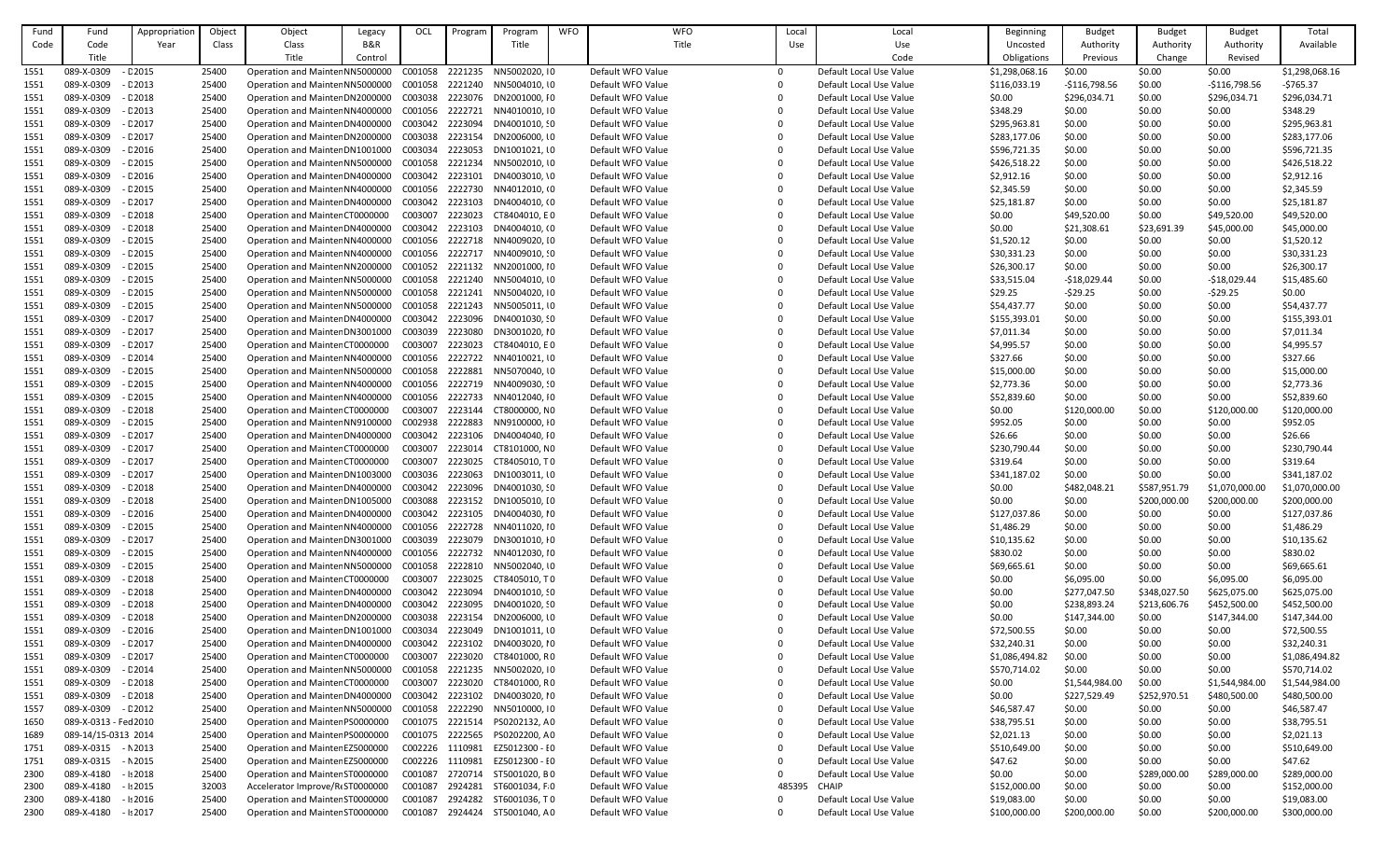| Fund | Fund       | Appropriation | Object | Object                          | Legacy         | OCL             | Program | Program                     | <b>WFO</b> | <b>WFO</b>        | Local     | Local                        | Beginning      | <b>Budget</b>  | <b>Budget</b> | <b>Budget</b>  | Total          |
|------|------------|---------------|--------|---------------------------------|----------------|-----------------|---------|-----------------------------|------------|-------------------|-----------|------------------------------|----------------|----------------|---------------|----------------|----------------|
| Code | Code       | Year          | Class  | Class                           | <b>B&amp;R</b> |                 |         | Title                       |            | Title             | Use       | Use                          | Uncosted       | Authority      | Authority     | Authority      | Available      |
|      | Title      |               |        | Title                           | Control        |                 |         |                             |            |                   |           | Code                         | Obligations    | Previous       | Change        | Revised        |                |
|      |            |               |        |                                 |                |                 |         |                             |            | Default WFO Value |           |                              |                |                |               |                |                |
| 2300 | 089-X-4180 | $-1:2017$     | 25400  | Operation and Mainter ST0000000 |                | C001087         | 2720718 | ST6001020, BO               |            |                   | $\Omega$  | Default Local Use Value      | \$241,530.03   | \$160,000.00   | \$0.00        | \$160,000.00   | \$401,530.03   |
| 2300 | 089-X-4180 | $-1:2018$     | 25400  | Operation and Mainter ST0000000 |                | C001087         |         | 2720715 ST5001030, CO       |            | Default WFO Value | 0         | Default Local Use Value      | \$0.00         | \$334,000.00   | \$0.00        | \$334,000.00   | \$334,000.00   |
| 2300 | 089-X-4180 | $-1:2018$     | 25400  | Operation and Mainter ST0000000 |                | C001087         | 2720718 | ST6001020, BO               |            | Default WFO Value | $\Omega$  | Default Local Use Value      | \$0.00         | \$809,000.00   | \$0.00        | \$809,000.00   | \$809,000.00   |
| 2300 | 089-X-4180 | $-1:2018$     | 25400  | Operation and Mainter ST0000000 |                | C001087         | 2720716 | ST5002000, UO               |            | Default WFO Value |           | Default Local Use Value      | \$0.00         | \$35,000.00    | \$0.00        | \$35,000.00    | \$35,000.00    |
| 2300 | 089-X-4180 | $-1:2014$     | 32003  | Accelerator Improve/R(ST0000000 |                | C001087         | 2924281 | ST6001034, F 0              |            | Default WFO Value | 485395    | <b>CHAIP</b>                 | \$123,010.46   | $-51,283.45$   | \$0.00        | $-51,283.45$   | \$121,727.01   |
| 2300 | 089-X-4180 | $-1:2017$     | 25400  | Operation and Mainter ST0000000 |                | C001087         | 2924281 | ST6001034, F 0              |            | Default WFO Value |           | Default Local Use Value      | \$592,572.04   | \$0.00         | \$0.00        | \$0.00         | \$592,572.04   |
| 2300 | 089-X-4180 | $-1:2017$     | 25400  | Operation and Mainter ST0000000 |                | C001087         | 2924280 | ST6001032, HO               |            | Default WFO Value | $\Omega$  | Default Local Use Value      | \$658,053.20   | \$650,000.00   | \$0.00        | \$650,000.00   | \$1,308,053.20 |
| 2300 | 089-X-4180 | $-1:2014$     | 25400  | Operation and Mainter ST0000000 |                | C001087         | 2720714 | ST5001020, BO               |            | Default WFO Value |           | Default Local Use Value      | \$229,180.08   | \$0.00         | \$0.00        | \$0.00         | \$229,180.08   |
| 2300 | 089-X-4180 | $-1:2018$     | 25400  | Operation and Mainter ST0000000 |                | C001087         | 2924306 | ST6001031, PO               |            | Default WFO Value |           | Default Local Use Value      | \$0.00         | \$3,711,000.00 | \$0.00        | \$3,711,000.00 | \$3,711,000.00 |
| 2300 | 089-X-4180 | $-1:2018$     | 25400  | Operation and Mainter ST0000000 |                | C001087         | 2924424 | ST5001040, AO               |            | Default WFO Value |           | Default Local Use Value      | \$0.00         | \$310,000.00   | \$0.00        | \$310,000.00   | \$310,000.00   |
| 2300 | 089-X-4180 | $-1:2018$     | 25400  | Operation and Mainter ST0000000 |                | C001087         | 2924280 | ST6001032, HO               |            | Default WFO Value | 0         | Default Local Use Value      | \$0.00         | \$1,873,000.00 | \$0.00        | \$1,873,000.00 | \$1,873,000.00 |
| 2300 | 089-X-4180 | $-1:2016$     | 25400  | Operation and Mainter ST0000000 |                | C001087         | 2924306 | ST6001031, PO               |            | Default WFO Value |           | Default Local Use Value      | \$428,187.59   | \$0.00         | \$0.00        | \$0.00         | \$428,187.59   |
|      |            |               |        |                                 |                |                 | 2924306 |                             |            |                   |           |                              |                |                |               |                |                |
| 2300 | 089-X-4180 | $-1:2017$     | 25400  | Operation and Mainter ST0000000 |                | C001087         |         | ST6001031, PO               |            | Default WFO Value |           | Default Local Use Value      | \$2,160,000.00 | \$191,000.00   | \$0.00        | \$191,000.00   | \$2,351,000.00 |
| 2300 | 089-X-4180 | $-1:2018$     | 25400  | Operation and Mainter ST0000000 |                | C001087         | 2924281 | ST6001034, F 0              |            | Default WFO Value | 0         | Default Local Use Value      | \$0.00         | \$834,000.00   | \$0.00        | \$834,000.00   | \$834,000.00   |
| 2300 | 089-X-4180 | $-1:2017$     | 25400  | Operation and Mainter ST0000000 |                | C001087         | 2720715 | ST5001030, CO               |            | Default WFO Value | $\bigcap$ | Default Local Use Value      | \$408,904.78   | \$220,000.00   | \$0.00        | \$220,000.00   | \$628,904.78   |
| 2300 | 089-X-4180 | $-1:2016$     | 25400  | Operation and Mainter ST0000000 |                | C001087         | 2720716 | ST5002000, UO               |            | Default WFO Value |           | Default Local Use Value      | \$1,292.10     | \$0.00         | \$0.00        | \$0.00         | \$1,292.10     |
| 2300 | 089-X-4180 | $-1:2014$     | 25400  | Operation and Mainter ST0000000 |                | C001087         | 2924424 | ST5001040, AO               |            | Default WFO Value |           | Default Local Use Value      | \$46,351.44    | \$0.00         | \$0.00        | \$0.00         | \$46,351.44    |
| 2300 | 089-X-4180 | $-1:2016$     | 25400  | Operation and Mainter ST0000000 |                | C001087         | 2924424 | ST5001040, AO               |            | Default WFO Value |           | Default Local Use Value      | \$100,000.00   | \$0.00         | \$0.00        | \$0.00         | \$100,000.00   |
| 5300 | 089-X-0318 | - E 2017      | 25400  | Operation and Mainter TE1200000 |                | C002799         | 3123809 | TE1203000, AO               |            | Default WFO Value | ∩         | Default Local Use Value      | \$6,380.00     | \$0.00         | \$0.00        | \$0.00         | \$6,380.00     |
| 5300 | 089-X-0318 | $- E 2018$    | 25400  | Operation and Mainter TE1100000 |                | C002798         | 3123785 | TE1103000, AO               |            | Default WFO Value | $\Omega$  | Default Local Use Value      | \$0.00         | \$116,666.00   | \$0.00        | \$116,666.00   | \$116,666.00   |
| 5300 | 089-X-0318 | $- E 2016$    | 25400  | Operation and Mainter TE1100000 |                | C002798         | 3123789 | TE1101000, T0               |            | Default WFO Value |           | Default Local Use Value      | \$136.88       | \$0.00         | \$0.00        | \$0.00         | \$136.88       |
| 5300 | 089-X-0318 | - E 2016      | 25400  | Operation and Mainter TE1100000 |                | C002798         | 3123785 | TE1103000, AO               |            | Default WFO Value | $\Omega$  | Default Local Use Value      | \$4,349.10     | \$0.00         | \$0.00        | \$0.00         | \$4,349.10     |
| 5300 | 089-X-0318 | $- E 2016$    | 25400  | Operation and Mainter TE1200000 |                | C002799         | 3123812 | TE1206000, A 0              |            | Default WFO Value |           | Default Local Use Value      | \$22.70        | \$0.00         | \$0.00        | \$0.00         | \$22.70        |
|      |            |               |        |                                 |                |                 |         |                             |            |                   |           |                              |                |                |               |                |                |
| 5300 | 089-X-0318 | $- E 2017$    | 25400  | Operation and Mainter TE1300000 |                | C002800         | 3123803 | TE1301000, CO               |            | Default WFO Value | 0         | Default Local Use Value      | \$28,066.30    | \$0.00         | \$0.00        | \$0.00         | \$28,066.30    |
| 5300 | 089-X-0318 | $- E 2017$    | 25400  | Operation and Mainter TE1100000 |                | C002798         | 3123785 | TE1103000, AO               |            | Default WFO Value |           | Default Local Use Value      | \$517,786.00   | \$0.00         | \$0.00        | \$0.00         | \$517,786.00   |
| 5300 | 089-X-0318 | - E 2016      | 25400  | Operation and Mainter TE1200000 |                | C002799         | 3123792 | TE1201000, SO               |            | Default WFO Value |           | Default Local Use Value      | \$2,262.82     | \$0.00         | \$0.00        | \$0.00         | \$2,262.82     |
| 5300 | 089-X-0318 | $- E 2017$    | 25400  | Operation and Mainter TE1400000 |                | C002801         | 3123795 | TE1400000, E 0              |            | Default WFO Value |           | Default Local Use Value      | \$260.97       | \$0.00         | \$0.00        | \$0.00         | \$260.97       |
| 5300 | 089-X-0318 | - E 2018      | 25400  | Operation and Mainter TE1200000 |                | C002799         | 3123811 | TE1205000. R 0              |            | Default WFO Value | $\Omega$  | Default Local Use Value      | \$0.00         | \$85,000.00    | \$0.00        | \$85,000.00    | \$85,000.00    |
| 5300 | 089-X-0318 | - E 2016      | 25400  | Operation and Mainter TF0000000 |                | C002802         | 3123796 | TF0000000, T0               |            | Default WFO Value | ∩         | Default Local Use Value      | \$121.66       | \$0.00         | \$0.00        | \$0.00         | \$121.66       |
| 5300 | 089-X-0318 | $- E 2016$    | 25400  | Operation and Mainter TE1300000 |                | C002800         | 3123815 | TE1305000, VO               |            | Default WFO Value |           | Default Local Use Value      | \$2,255.84     | \$0.00         | \$0.00        | \$0.00         | \$2,255.84     |
| 5300 | 089-X-0318 | $- E 2016$    | 25400  | Operation and Mainter TE1100000 |                | C002798         | 3123802 | TE1104000, E 0              |            | Default WFO Value | 0         | Default Local Use Value      | \$200,456.62   | \$0.00         | \$0.00        | \$0.00         | \$200,456.62   |
| 5300 | 089-X-0318 | $- E 2016$    | 25400  | Operation and Mainter TE1200000 |                | C002799         | 3123810 | TE1204000, DO               |            | Default WFO Value | ∩         | Default Local Use Value      | \$205.91       | \$0.00         | \$0.00        | \$0.00         | \$205.91       |
| 5300 | 089-X-0318 | $- E 2017$    | 25400  | Operation and Mainter TE1200000 |                | C002799         | 3123811 | TE1205000, RO               |            | Default WFO Value |           | Default Local Use Value      | \$66,862.68    | \$0.00         | \$0.00        | \$0.00         | \$66,862.68    |
| 5300 | 089-X-0318 | $- E 2016$    | 25400  | Operation and Mainter TE1300000 |                | C002800         | 3123804 | TE1302000, CO               |            | Default WFO Value | 0         | Default Local Use Value      | \$200.26       | \$0.00         | \$0.00        | \$0.00         | \$200.26       |
| 5300 | 089-X-0318 | $- E 2017$    | 25400  | Operation and Mainter TE1100000 |                | C002798         | 3123816 | TE1104010, NO               |            | Default WFO Value | $\Omega$  | Default Local Use Value      | \$44,125.59    | \$0.00         | \$0.00        | \$0.00         | \$44,125.59    |
|      | 089-X-0319 | $ N$ 2017     | 25400  | Operation and Mainter AF5800000 |                | C000822         | 2720875 | AF5832030, PO               |            | Default WFO Value |           |                              |                | \$0.00         |               |                |                |
| 5350 |            |               |        |                                 |                |                 |         |                             |            |                   |           | Default Local Use Value      | \$236,776.05   |                | \$0.00        | \$0.00         | \$236,776.05   |
| 5350 | 089-X-0319 | $- N 2013$    | 25400  | Operation and Mainter NT0100000 |                | C002769         | 2720775 | NT0104000, FO               |            | Default WFO Value | 0         | Default Local Use Value      | \$15,703.42    | \$0.00         | \$0.00        | \$0.00         | \$15,703.42    |
| 5350 | 089-X-0319 | $- N 2017$    | 25400  | Operation and Mainter AF5800000 |                | C000822         | 2720667 | AF5810000, AO               |            | Default WFO Value |           | Default Local Use Value      | \$116,766.49   | \$0.00         | \$0.00        | \$0.00         | \$116,766.49   |
| 5350 | 089-X-0319 | $ N$ 2017     | 25400  | Operation and Mainter AF5800000 |                | C000822 2720965 |         | AF5861010, SO               |            | Default WFO Value | 0         | Default Local Use Value      | \$88,979.28    | \$0.00         | \$0.00        | \$0.00         | \$88,979.28    |
| 5350 | 089-X-0319 | $ N$ 2016     | 25400  | Operation and Mainter AF0400000 |                | C002768         | 2720880 | AF0440000, PO               |            | Default WFO Value | $\Omega$  | Default Local Use Value      | \$2,801.06     | \$0.00         | \$0.00        | \$0.00         | \$2,801.06     |
| 5350 | 089-X-0319 | $ N$ 2018     | 25400  | Operation and Mainter AF5800000 |                | C000822         | 2720667 | AF5810000, AO               |            | Default WFO Value | 0         | Default Local Use Value      | \$0.00         | \$420,800.00   | \$280,000.00  | \$700,800.00   | \$700,800.00   |
| 5350 | 089-X-0319 | $ N$ 2018     | 25400  | Operation and Mainter AF5800000 |                | C000822         | 2720875 | AF5832030, PO               |            | Default WFO Value | 0         | Default Local Use Value      | \$0.00         | \$24,196.00    | \$16,100.00   | \$40,296.00    | \$40,296.00    |
| 5350 | 089-X-0319 | $ N$ 2018     | 25400  | Operation and Mainter AF5800000 |                | C000822         | 2720874 | AF5832020, SO               |            | Default WFO Value | 0         | Default Local Use Value      | \$0.00         | \$241,960.00   | \$161,000.00  | \$402,960.00   | \$402,960.00   |
| 5350 | 089-X-0319 | $ N$ 2017     | 25400  | Operation and Mainter RC0400000 |                | C002775         | 2720918 | RC0424000, AO               |            | Default WFO Value | ∩         | Default Local Use Value      | \$13,562.95    | \$0.00         | \$0.00        | \$0.00         | \$13,562.95    |
| 5350 | 089-X-0319 | $- N 2018$    | 25400  | Operation and Mainter RC0500000 |                | C003095         | 2720978 | RC0504000, F0               |            | Default WFO Value | $\Omega$  | Default Local Use Value      | \$0.00         | \$59,211.00    | \$8,976.00    | \$68,187.00    | \$68,187.00    |
| 5350 | 089-X-0319 | $- N 2017$    | 25400  | Operation and Mainter AF5800000 |                | C000822         | 2720625 | AF5855000, F0               |            | Default WFO Value | 0         | Default Local Use Value      | \$1,298.93     | \$0.00         | \$0.00        | \$0.00         | \$1,298.93     |
| 5350 | 089-X-0319 | $- N 2017$    | 25400  | Operation and Mainter AF5800000 |                | C000822         | 2720874 | AF5832020, SO               |            | Default WFO Value |           | Default Local Use Value      | \$253,116.01   | \$0.00         | \$0.00        | \$0.00         | \$253,116.01   |
| 5450 | 089-X-0321 | $- E 2016$    |        |                                 |                | C002796         | 1009198 | HT0800000, T0               |            | Default WFO Value | 0         | Default Local Use Value      | \$714.20       | \$0.00         | \$0.00        | \$0.00         | \$714.20       |
|      |            |               | 25400  | Operation and Mainter HT0000000 |                |                 |         |                             |            |                   |           |                              |                |                |               |                |                |
| 5450 | 089-X-0321 | $- E 2018$    | 25400  | Operation and Mainter HT0000000 |                | C002796         | 1009190 | HT0100000, F0               |            | Default WFO Value |           | Default Local Use Value      | \$0.00         | \$0.00         | \$300,000.00  | \$300,000.00   | \$300,000.00   |
| 5450 | 089-X-0321 | $- E 2016$    | 25400  | Operation and Mainter HT0000000 |                | C002796         | 1009190 | HT0100000, F0               |            | Default WFO Value | 302017    | TCF Funding - Managed by OTT | \$294.34       | \$0.00         | \$0.00        | \$0.00         | \$294.34       |
| 5450 | 089-X-0321 | - E 2015      | 25400  | Operation and Mainter ED0000000 |                | C000949         | 1009209 | ED2701000, NO               |            | Default WFO Value |           | Default Local Use Value      | \$172,184.72   | \$0.00         | \$0.00        | \$0.00         | \$172,184.72   |
| 5450 | 089-X-0321 | - E 2017      | 25400  | Operation and Mainter HT0000000 |                | C002796         | 1009190 | HT0100000, F0               |            | Default WFO Value | 0         | Default Local Use Value      | \$741,092.08   | \$0.00         | \$0.00        | \$0.00         | \$741,092.08   |
| 5450 | 089-X-0321 | $- E 2014$    | 25400  | Operation and Mainter GT0000000 |                | C002910         | 1005612 | GT0100000, EO               |            | Default WFO Value |           | Default Local Use Value      | \$6,283.33     | \$0.00         | \$0.00        | \$0.00         | \$6,283.33     |
| 5450 | 089-X-0321 | - E 2017      | 25400  | Operation and Mainter SL0000000 |                | C002911         | 1005616 | SL0300000, S <sub>'</sub> 0 |            | Default WFO Value | 0         | Default Local Use Value      | \$500,000.00   | \$1,620,000.00 | \$7,158.00    | \$1,627,158.00 | \$2,127,158.00 |
| 5450 | 089-X-0321 | $- E 2018$    | 25400  | Operation and Mainter GT0000000 |                | C002910         | 1005613 | GT0300000, I 0              |            | Default WFO Value | $\Omega$  | Default Local Use Value      | \$0.00         | \$425,000.00   | \$0.00        | \$425,000.00   | \$425,000.00   |
| 5450 | 089-X-0321 | - E 2014      | 25400  | Operation and Mainter BM0100000 |                | C000846         | 1009218 | BM0107000, 0                |            | Default WFO Value | 0         | Default Local Use Value      | \$1,252.09     | \$0.00         | \$0.00        | \$0.00         | \$1,252.09     |
| 5450 | 089-X-0321 | - E 2015      | 25400  | Operation and Mainter SL0000000 |                | C002911         | 1005616 | SL0300000, S <sub>'</sub> 0 |            | Default WFO Value | 0         | Default Local Use Value      | \$801.50       | \$0.00         | \$0.00        | \$0.00         | \$801.50       |
| 5450 | 089-X-0321 | - E 2017      | 25400  | Operation and Mainter HT0000000 |                | C002796         | 2223156 | HT1100000, TO               |            | Default WFO Value | 0         | Default Local Use Value      | \$25,779.00    | \$0.00         | \$0.00        | \$0.00         | \$25,779.00    |
|      |            |               |        |                                 |                |                 |         |                             |            |                   |           |                              |                |                |               |                |                |